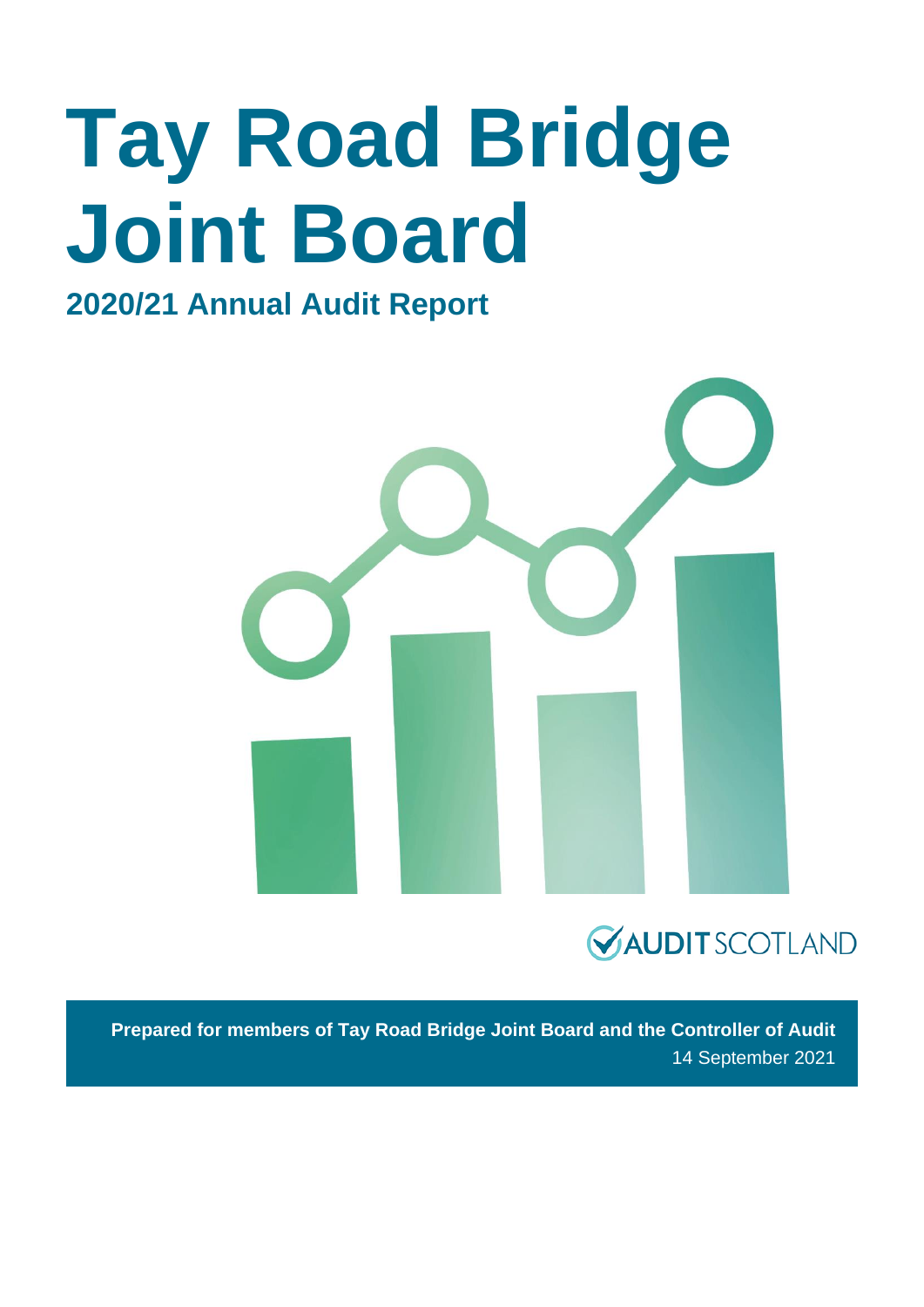## **Contents**

| Key messages                                                    |    |
|-----------------------------------------------------------------|----|
| Introduction                                                    | 4  |
| Part 1. Audit of 2020/21 annual accounts                        | 6  |
| Part 2. Financial management and sustainability, and governance | 10 |
| Appendix 1. Action plan 2020/21                                 | 18 |
| Appendix 2. Significant audit risks                             | 20 |
| Appendix 3. Summary of 2020/21 national performance reports     | 23 |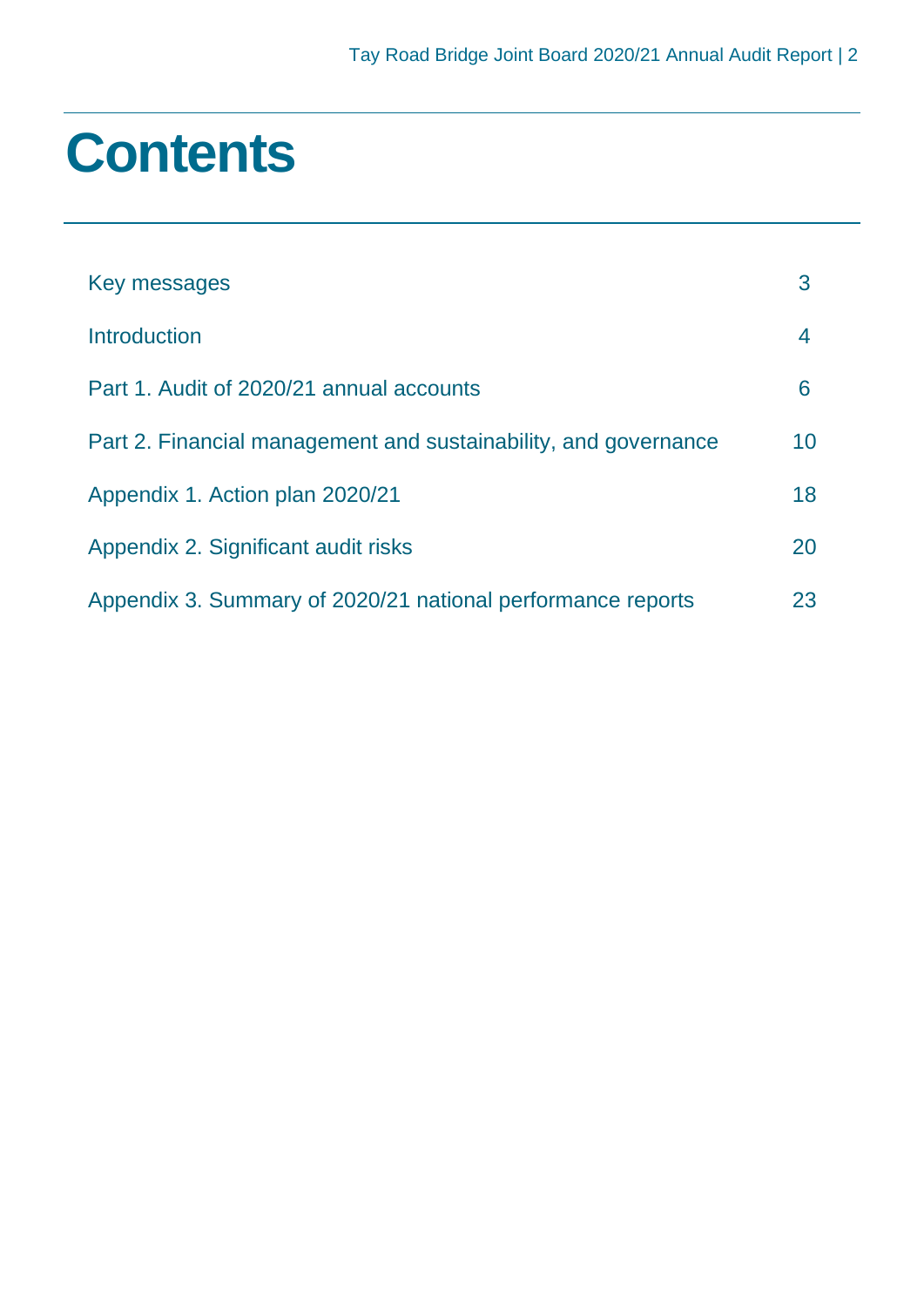# <span id="page-2-0"></span>**Key messages**

#### **2020/21 annual report and accounts**

- **1** The Joint Board's financial statements give a true and fair view of its financial position for the year ended 31 March 2021.
- **2** The audited part of the remuneration report, management commentary and annual governance statement are consistent with the financial statements and prepared in accordance with relevant regulations and guidance.

#### **Financial management and sustainability**

- **3** Appropriate budget monitoring and reporting arrangements are in place. The reduced activity due to the Covid-19 pandemic resulted in lower than budgeted expenditure and Scottish Government grant income during the year with an underspend of £0.014 million reported for the year ended 31 March 2021.
- **4** The Covid-19 pandemic also impacted upon the delivery of the 2020/21 Capital Plan with only 55 per cent of the plan being delivered and a number of projects having to be deferred or delayed.
- **5** The longer-term financial impact of the Covid-19 pandemic could place additional pressure on the budget of the Joint Board in future years. Effective longer-term financial planning will be essential to ensure the Joint Board is prepared for these budget pressures and can make appropriate long-term spending decisions.

#### **Governance**

**6** The Joint Board has appropriate and effective governance arrangements in place to support scrutiny of decision-making and conducts its business in an open and transparent manner. The Covid-19 pandemic has impacted on these arrangements since March 2020 but we have concluded that the revised arrangements put in place are appropriate and continue to support good governance and transparency.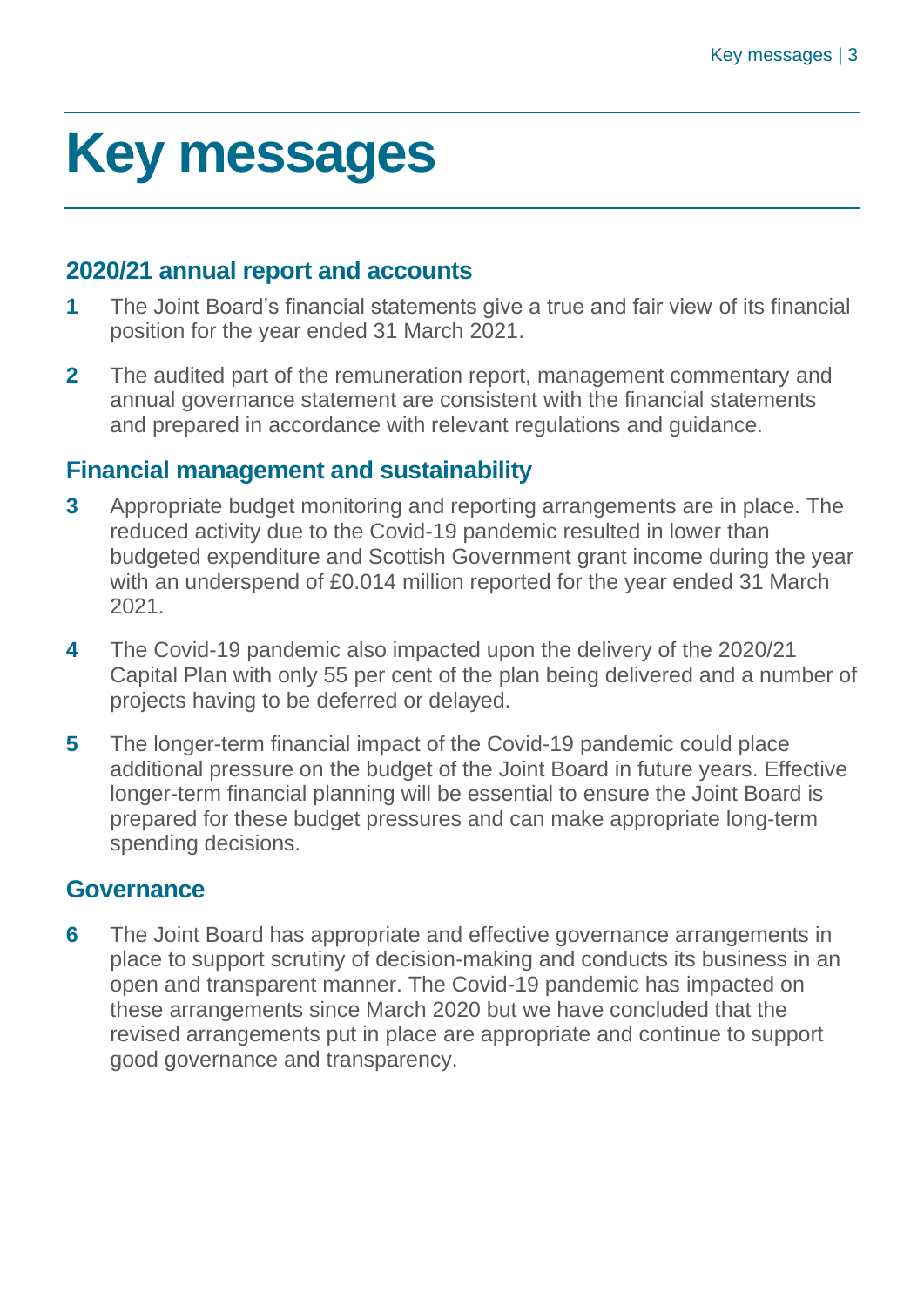## <span id="page-3-0"></span>**Introduction**

**1.** This report summarises the findings from our 2020/21 audit of Tay Road Bridge Joint Board (the Joint Board).

**2.** We aim to add value to the Joint Board through the audit by:

- identifying and providing insight on significant risks, and making clear and relevant recommendations for improvements
- reporting our findings and conclusions in public
- sharing intelligence and good practice through our national reports [\(Appendix 3\)](#page-22-0) and good practice guides
- providing clear and focused conclusions on the appropriateness, effectiveness and impact of corporate governance, performance management arrangements and financial sustainability.

#### **Scope of our audit**

**3.** The scope of our audit was set out in our Annual Audit Plan presented to the March meeting of the Joint Board. This report comprises the findings from:

- the audit of the Tay Road Bridge Joint Board's 2020/21 annual accounts, and
- our consideration of the financial management and financial sustainability, and governance arrangements, of the Joint Board.

#### **Impact of Covid-19**

**4.** The global coronavirus pandemic has impacted all public sector organisations since March 2020. Known risks related to the pandemic were included in our plan, and we have adapted our audit work during the year to address any new risks that have emerged.

#### **Auditor independence**

**5.** Auditors appointed by the Accounts Commission must comply with the Code of Audit Practice and relevant supporting guidance. When auditing the financial statements auditors must comply with professional standards issued by the Financial Reporting Council and those of the professional accountancy bodies.

**6.** We can confirm that we comply with the Financial Reporting Council's Ethical Standard. We can also confirm that we have not undertaken any non-audit related services and therefore the 2020/21 audit fee of £12,930, as set out in our Annual Audit Plan, remains unchanged. We are not aware of any relationships that could compromise our objectivity and independence.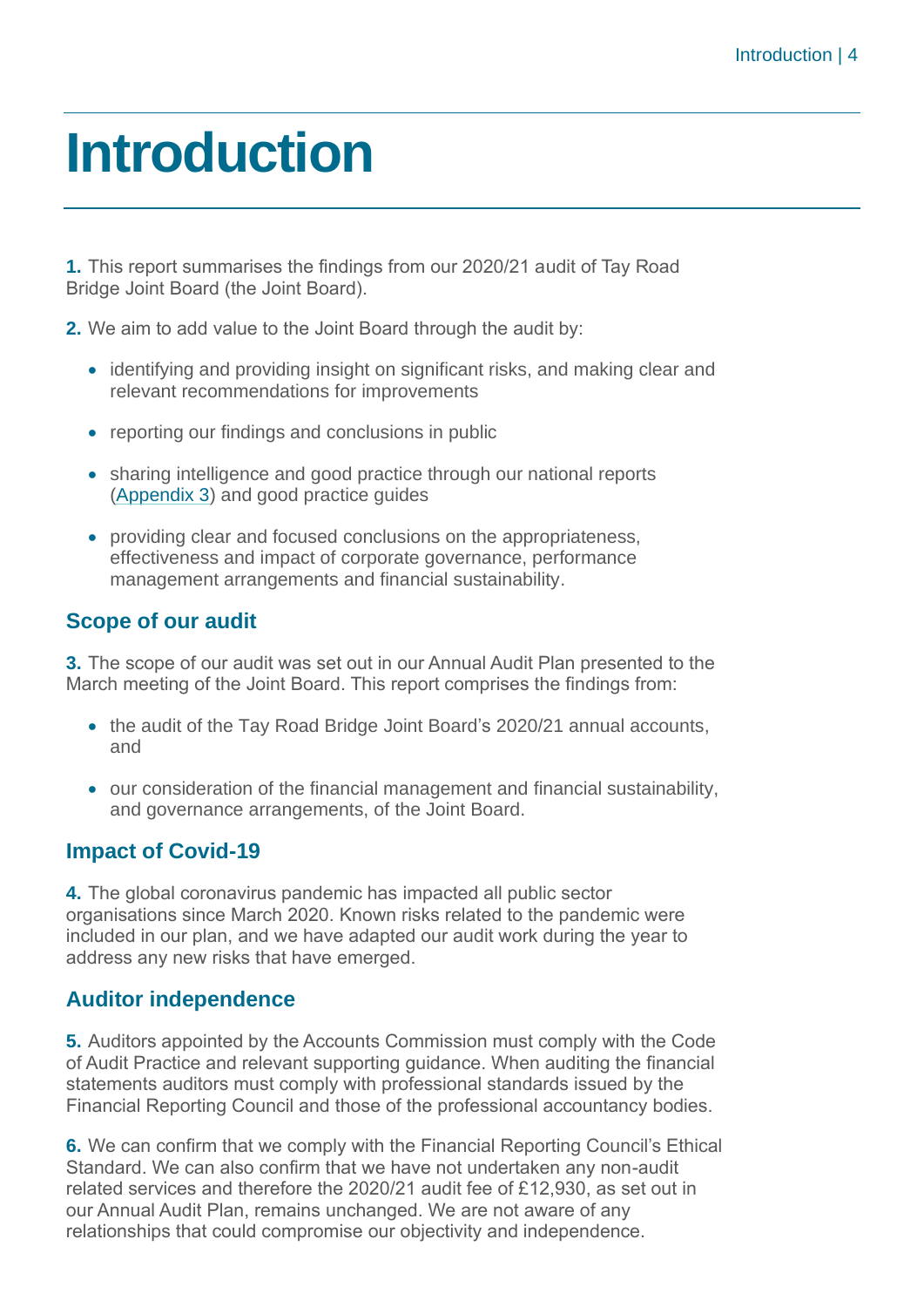#### **Responsibilities and reporting**

**7.** Tay Road Bridge Joint Board has responsibility for ensuring the proper financial stewardship of public funds. This includes preparing annual accounts that are in accordance with proper accounting practices.

**8.** The Joint Board is also responsible for compliance with legislation, and putting arrangements in place for governance, propriety and regularity that enable it to successfully deliver its objectives.

**9.** Our responsibilities as independent auditor appointed by the Accounts Commission are established by the Local Government in Scotland Act 1973, the [Code of Audit Practice \(2016\),](http://www.audit-scotland.gov.uk/report/code-of-audit-practice-2016) International Standards on Auditing in the UK, and supplementary guidance.

**10.** As public sector auditors we give independent opinions on the annual accounts. The [Code of Audit Practice 2016](http://www.audit-scotland.gov.uk/report/code-of-audit-practice-2016) includes provisions relating to the audit of small bodies. Where the application of the full wider audit scope is judged by auditors not to be appropriate to an audited body then the annual audit work can focus on the appropriateness of the disclosures in the governance statement and the financial management and financial sustainability of the body. As highlighted in our 2020/21 Annual Audit Plan, due to the volume and lack of complexity of the financial transactions, we applied the small body provisions of the Code to the 2020/21 audit of the Joint Board.

**11.** Further details of the respective responsibilities of management and the auditor can be found in the [Code of Audit Practice 2016.](http://www.audit-scotland.gov.uk/report/code-of-audit-practice-2016)

#### **Audit reporting**

**12.** The weaknesses or risks identified in this report are only those which have come to our attention during our normal audit work and may not be all that exist. Communicating these does not absolve management from its responsibility to address the issues we raise and to maintain adequate systems of control.

**13.** An agreed action plan setting out specific recommendations, responsible officers and dates for implementation is included at [Appendix 1.](#page-17-0)

**14.** This report is addressed to both Tay Road Bridge Joint Board and the Controller of Audit and will be published on Audit Scotland's website: [www.audit-scotland.gov.uk](http://www.audit-scotland.gov.uk/)

#### **Acknowledgement**

**15.** We would like to thank the management and staff of Tay Road Bridge Joint Board for their cooperation and assistance during the audit.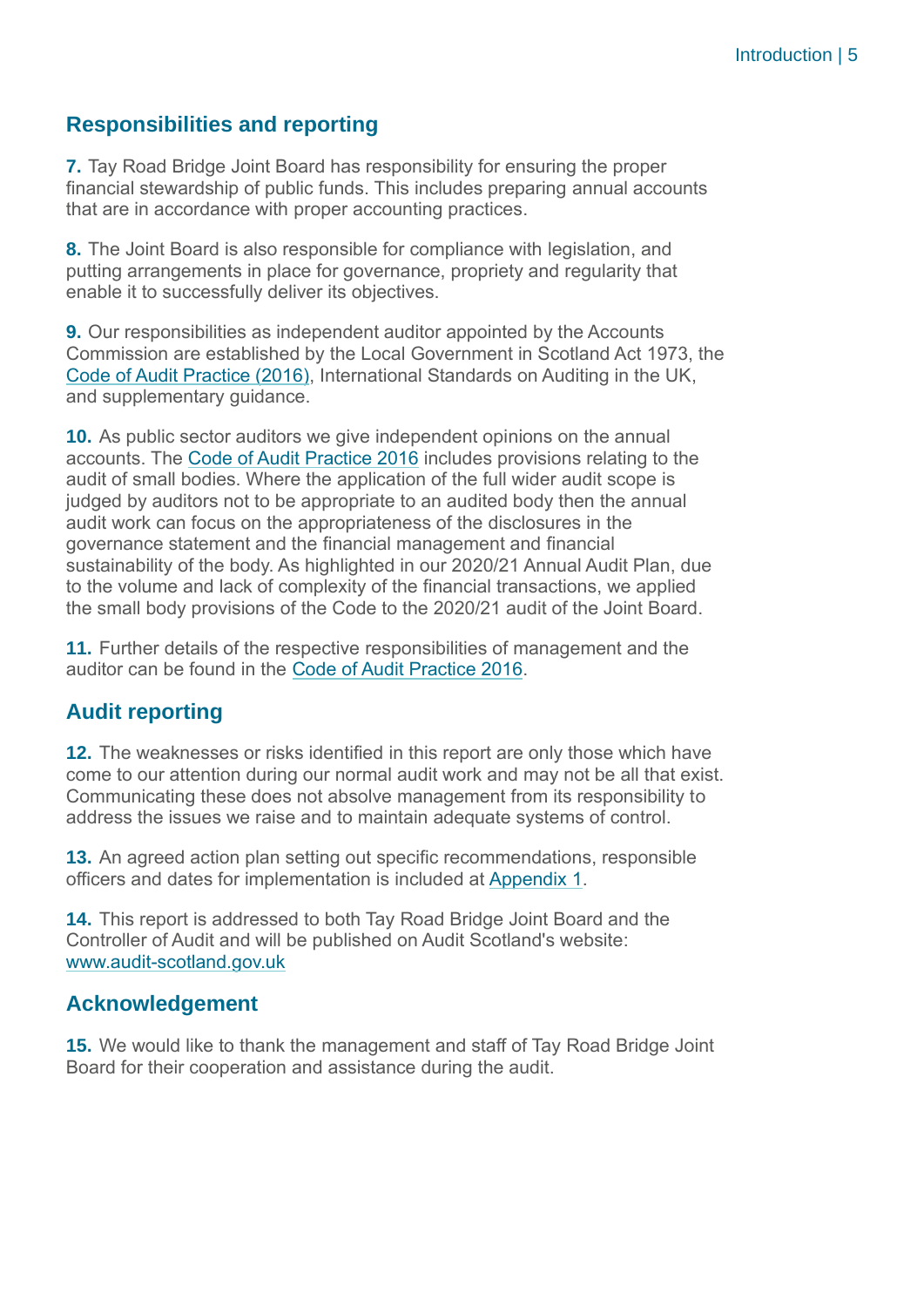## <span id="page-5-0"></span>**Part 1. Audit of 2020/21 annual accounts**

The annual accounts are the principal means of an organisation accounting for the stewardship of resources and performance in using those resources

#### **Main judgements**

The Joint Board's financial statements give a true and fair view of its financial position for the year ended 31 March 2021.

The audited part of the remuneration report, management commentary and annual governance statement are consistent with the financial statements and prepared in accordance with relevant regulations and guidance.

#### **Our audit opinions on the annual accounts are unmodified**

**16.** The annual accounts for the year ended 31 March 2021 were approved by the Joint Board on 13 September 2021, and certified by the appointed auditor on 14 September 2021. We reported within our independent auditor's report our opinion that:

- the financial statements give a true and fair view and were properly prepared in accordance with the financial reporting framework
- the audited part of the remuneration report, management commentary and the annual governance statement were all consistent with the financial statements and properly prepared in accordance with the relevant regulations and guidance.

#### **The audit of the 2020/21 annual accounts was completed in line with the original timetable**

**17.** We received the unaudited annual accounts on 22 June 2021 in line with the agreed timetable. The accounts and working papers presented for audit were complete and finance staff provided good support to the audit team which helped ensure the final accounts audit was completed in line with the original timetable.

#### **The inspection notice was placed in accordance with the required regulations and no objections were raised to the 2020/21 annual accounts**

**18.** Regulation 9 of the [Local Authority Accounts \(Scotland\) Regulations 2014](https://www.legislation.gov.uk/ssi/2014/200/pdfs/ssi_20140200_en.pdf) requires a local authority to give public notice on its website by 17 June (at the latest) of the right to inspect its annual accounts. The specified date should be at least 14 days after the notice is published, but cannot be later than 1 July, and the inspection period should last for 15 working days from the date specified in the notice. As part of the audit we confirmed that the 2020/21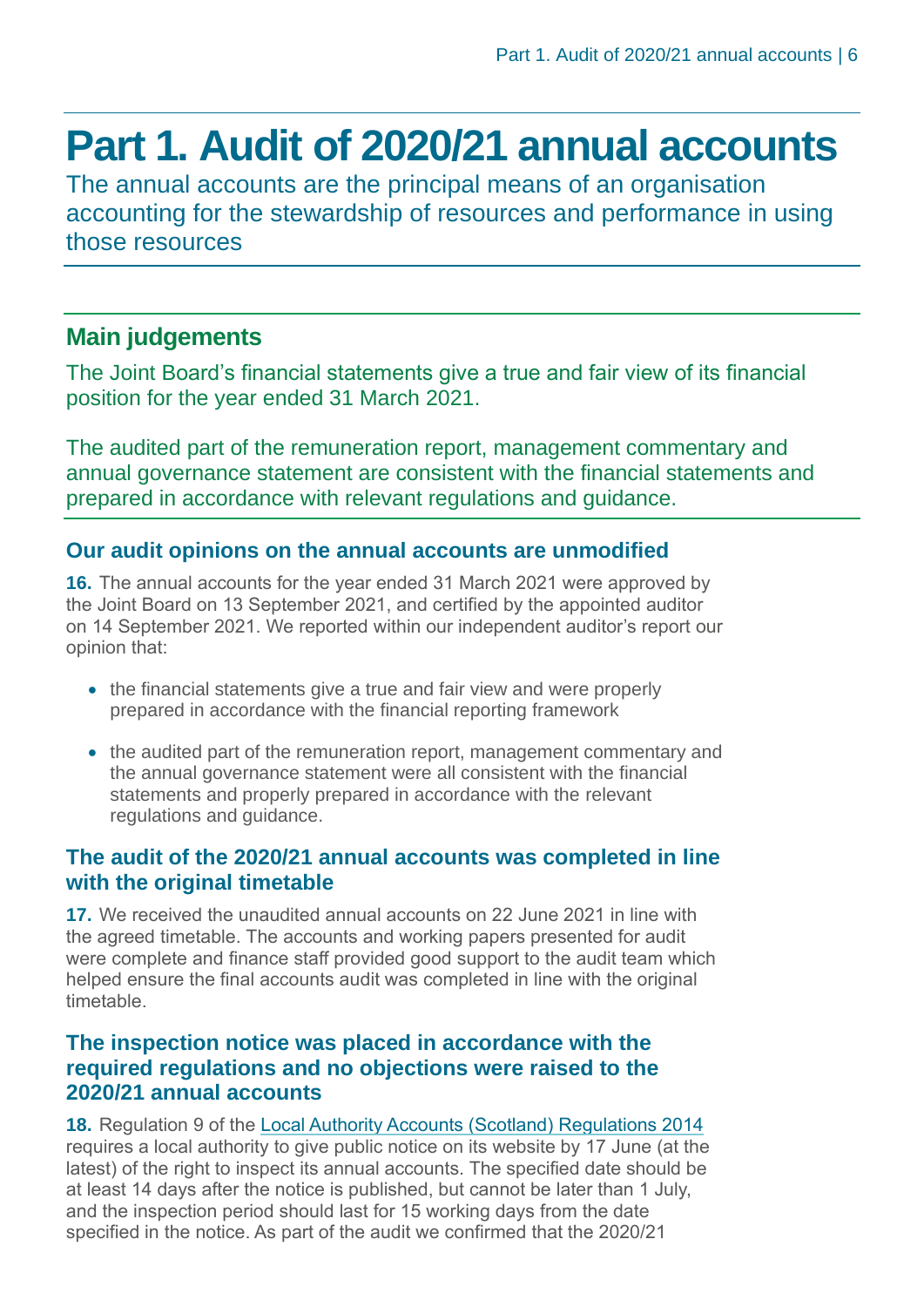annual accounts inspection notice was placed in accordance with the regulations.

**19.** The regulations also require a local authority to give the right of interested persons to inspect and object to its accounts, as provided for by section 101 (rights of interested persons to inspect and copy documents and to object to accounts) (11) of the 1974 Act. No objections were raised to the 2020/21 annual accounts.

#### **Our audit approach and testing reflected the calculated materiality levels**

**20.** Materiality can be defined as the maximum amount by which auditors believe the financial statements could be misstated and still not be expected to affect the perceptions and decisions of users of the annual accounts. The assessment of what is material is a matter of professional judgement. A misstatement or omission, which would not normally be regarded as material by value, may be important for other reasons (for example, an item contrary to law). In forming our opinion on the financial statements, we assess the materiality of uncorrected misstatements, both individually and collectively.

**21.** Our initial assessment of materiality was undertaken during the planning phase of the audit and was based on the gross expenditure reported in the 2019/20 audited annual accounts. These materiality levels were reported in our Annual Audit Plan presented to the Joint Board in March 2021.

**22.** On receipt of the unaudited 2020/21 annual accounts we recalculated our materiality levels based on the actual gross expenditure for the year ended 31 March 2021. We concluded that there was no significant impact on the audit approach of the recalculated materiality levels. Our final materiality levels are summarised in [Exhibit](#page-7-0) 1 on page [8.](#page-7-0)

#### **Our audit identified and addressed the risks of material misstatement**

**23.** [Appendix 2](#page-19-0) provides our assessment of the risks of material misstatement in the annual accounts and any wider audit dimension risks. These risks influenced our overall audit strategy and the allocation of staff resources to the audit, and indicate where the efforts of the team were directed. The appendix identifies the work we undertook to address these risks and our conclusions from this work.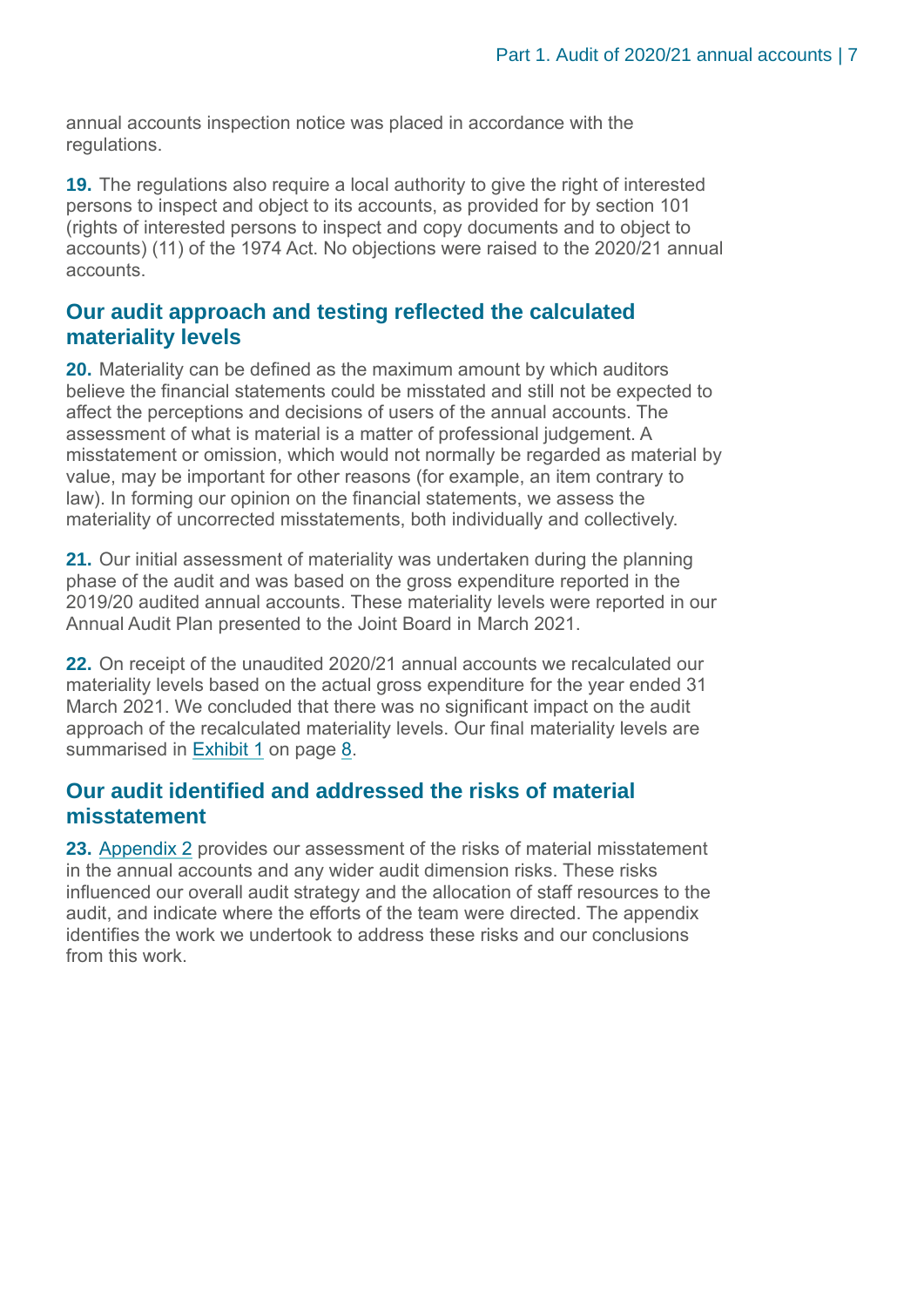#### <span id="page-7-0"></span>**Exhibit 1 Materiality values**

| <b>Materiality level</b>                                                                                                                                                                                                                                                                                                                                               | <b>Amount</b> |
|------------------------------------------------------------------------------------------------------------------------------------------------------------------------------------------------------------------------------------------------------------------------------------------------------------------------------------------------------------------------|---------------|
| <b>Overall materiality:</b> This is the calculated figure we use in assessing the overall<br>impact of audit adjustments on the financial statements. It has been set at 1% of<br>net assets at 31 March 2021.                                                                                                                                                         | £654,000      |
| <b>Performance materiality:</b> This acts as a trigger point. If the aggregate of errors<br>identified during the financial statements audit exceeds performance materiality<br>this would indicate that further audit procedures should be considered. Using our<br>professional judgement, we have set performance materiality at 75% of overall<br>materiality.     | £490,000      |
| <b>Lower level of performance materiality:</b> A lower performance materiality has<br>been set for classes of transactions where lesser amounts could influence the<br>decisions of the users of the accounts (i.e. comprehensive income and<br>expenditure statement transactions). This has been set at 2% of gross<br>expenditure for the year ended 31 March 2021. | £126,000      |
| <b>Reporting threshold:</b> We are required to report to those charged with<br>governance on all unadjusted misstatements in excess of the 'reporting threshold'<br>amount. This has been set at 5% of overall materiality.                                                                                                                                            | £33,000       |
|                                                                                                                                                                                                                                                                                                                                                                        |               |

Source: Audit Scotland

#### **We reported the significant findings from the audit to those charged with governance prior to the annual accounts being approved and certified**

**24.** International Standard on Auditing (UK) 260 requires us to communicate significant findings from the audit to those charged with governance, including our view about the qualitative aspects of the body's accounting practices.

**25.** Our audit only identified one finding that required to be reported under ISA 260 and this is detailed in [Exhibit](#page-8-0) 2 on page [9.](#page-8-0) Our audit also identified some minor presentational and disclosure issues which were discussed with management. These were all adjusted in the audited accounts.

#### **We have no unadjusted errors to report**

**26.** It is our responsibility to request that all misstatements above the reporting threshold are corrected. We have no unadjusted errors to report.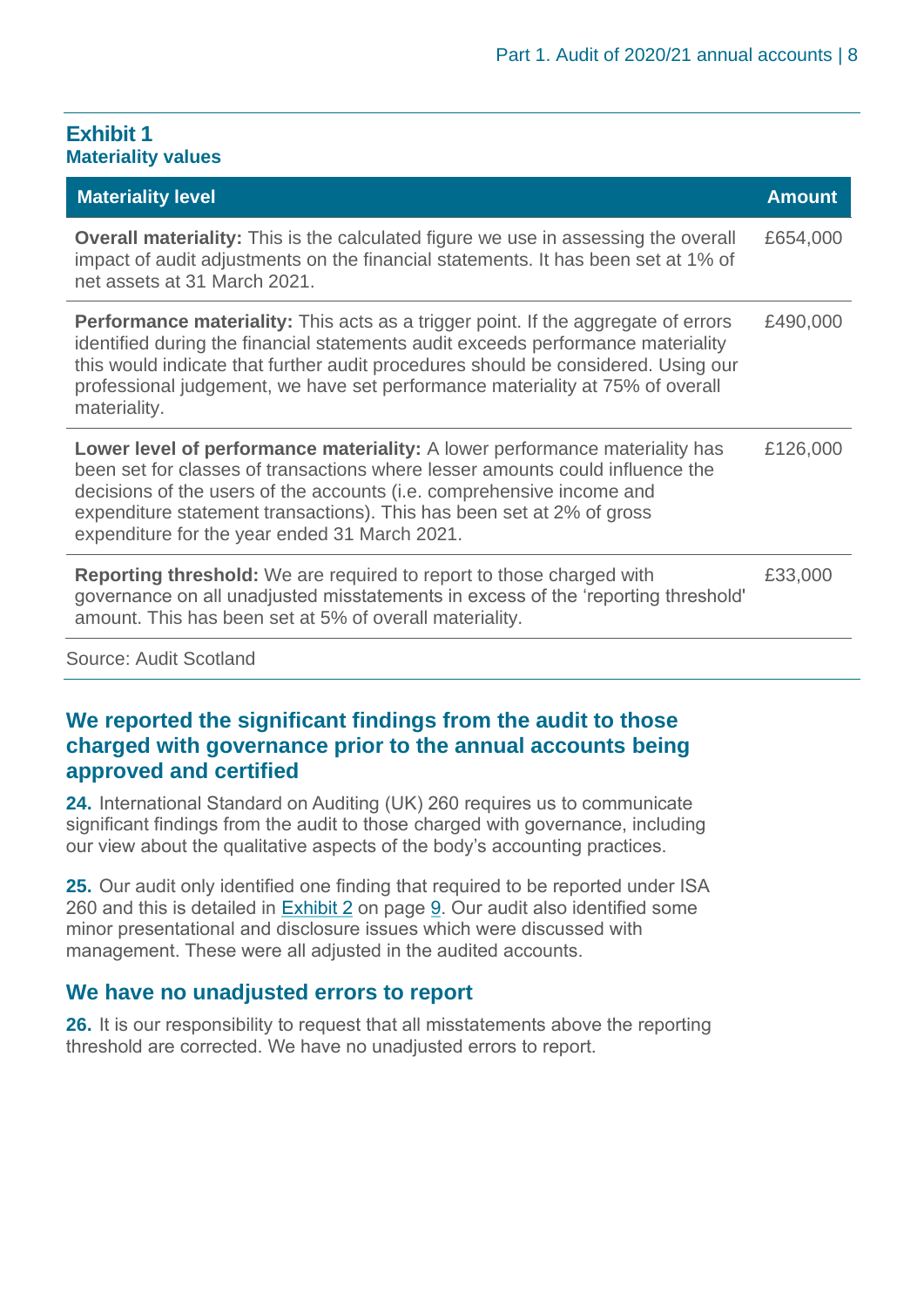### <span id="page-8-0"></span>**Exhibit 2**

#### **Significant findings from the audit of the financial statements**

| <b>Issue</b>                                                                                                                                                                                            | <b>Resolution</b>                                                                                                                                                                                   |  |
|---------------------------------------------------------------------------------------------------------------------------------------------------------------------------------------------------------|-----------------------------------------------------------------------------------------------------------------------------------------------------------------------------------------------------|--|
| <b>1. Remuneration report</b><br>During our testing of the Remuneration Report                                                                                                                          | Management has corrected this error in<br>the audited accounts.                                                                                                                                     |  |
| disclosures we identified an error in the salary<br>details of the Vice-Chair which incorrectly included<br>national insurance and pension contributions in the<br>current year and prior year figures. | This amendment did not impact on the<br>figures reported in the financial<br>statements but has been reported as it<br>is covered by our opinion on the audited<br>part of the remuneration report. |  |
| Source: Audit Scotland                                                                                                                                                                                  |                                                                                                                                                                                                     |  |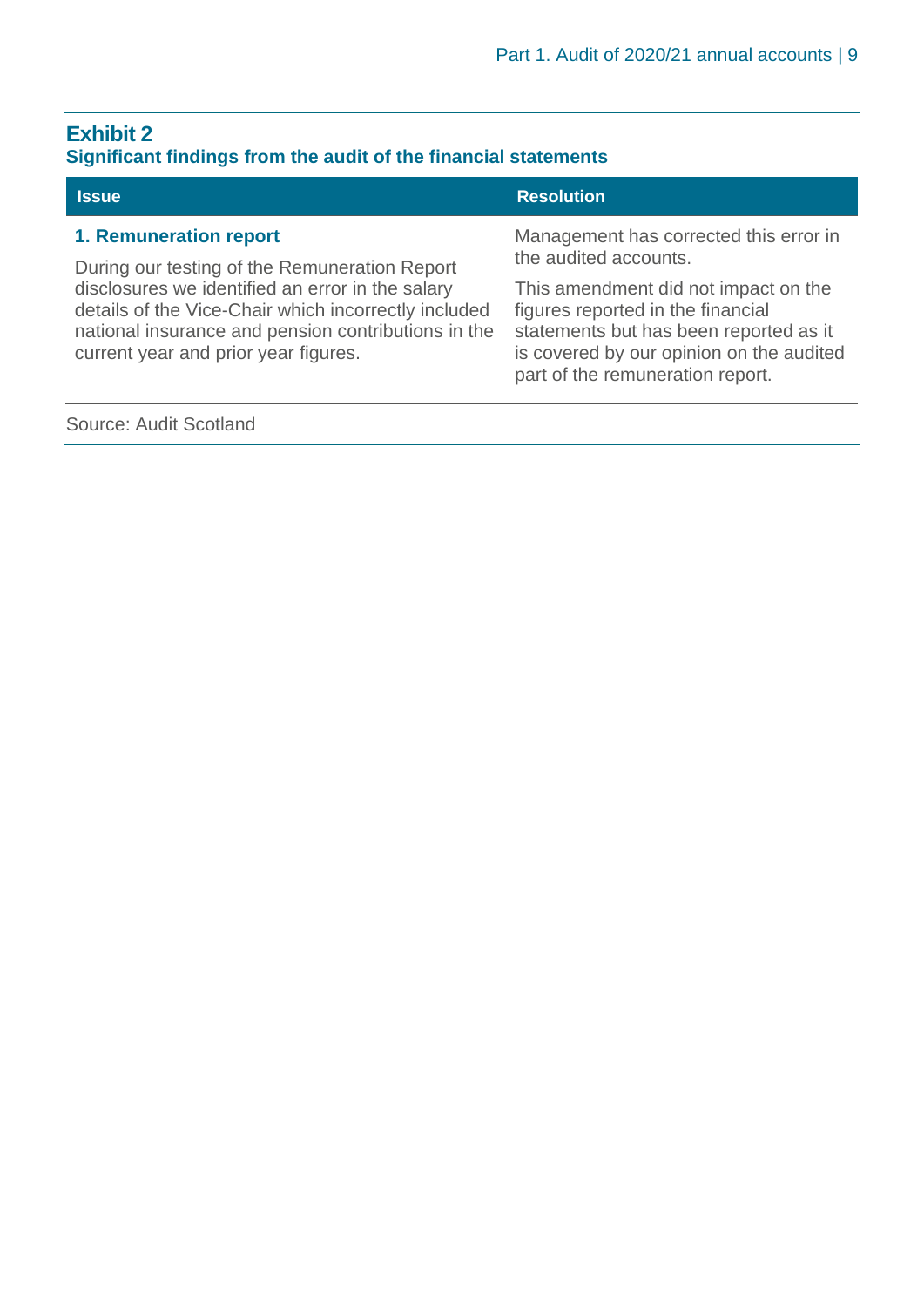## <span id="page-9-0"></span>**Part 2. Financial management and sustainability, and governance**

Financial management is about financial capacity, sound budgetary processes, and whether the control environment and internal controls are operating effectively. Financial sustainability looks forward to the medium and longer term to consider whether the body is planning effectively to continue to deliver its services.

Governance relates to the effectiveness of scrutiny and oversight, and transparent reporting of information.

### **Main judgements**

Appropriate budget monitoring and reporting arrangements are in place. The reduced activity due to the Covid-19 pandemic resulted in lower than budgeted expenditure and Scottish Government grant income during the year with an underspend of £0.014 million reported for the year ended 31 March 2021.

The Covid-19 pandemic also impacted upon the delivery of the 2020/21 Capital Plan with only 55 per cent of the plan being delivered and a number of projects having to be deferred or delayed.

The longer-term financial impact of the Covid-19 pandemic could place additional pressure on the budget of the Joint Board in future years. Effective longer-term financial planning will be essential to ensure the Joint Board is prepared for these budget pressures and can make appropriate long-term spending decisions.

The Joint Board has appropriate and effective governance arrangements in place to support scrutiny of decision-making and conducts its business in an open and transparent manner. The Covid-19 pandemic has impacted on these arrangements since March 2020 but we have concluded that the revised arrangements put in place are appropriate and continue to support good governance and transparency.

#### **Appropriate budget monitoring and reporting arrangements are in place**

**27.** The Joint Board approve the annual budget prior to start of the financial year and quarterly budget monitoring reports are provided to the board during the year. The budget monitoring reports provide detail on variances against budget and forecast year-end positions. This allows members to scrutinise the financial performance of the Joint Board and to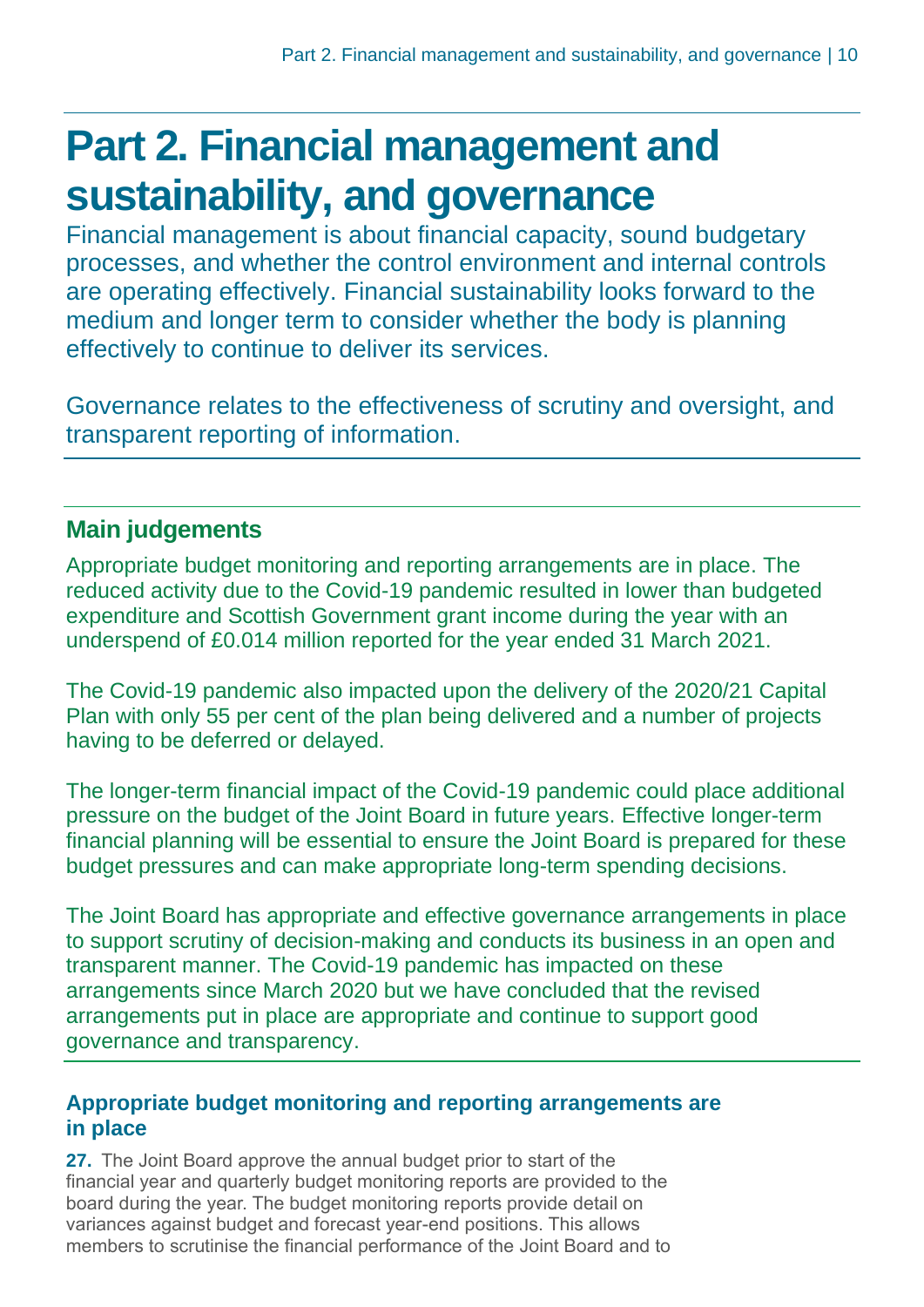consider actions to mitigate projected over-spends or other developments during the year.

#### **The reduced activity due to the Covid-19 pandemic resulted in lower than budgeted expenditure and Scottish Government grant income during the year**

**28.** In December 2019 the Joint Board approved a revenue budget of £1.605 million for 2020/21. This was based on receipt of a Resource Grant from the Scottish Government of £1.589 million and other income of £0.016 million. The budget projected a break-even position based on administration expenditure of £0.461 million, operations costs of £0.521 million, plant and equipment spend of £0.224 million, and bridge maintenance expenditure of £0.399 million.

**29.** The actual outturn for the year resulted in the Joint Board reporting an overspend of £0.014 million. This overspend for the year ended 31 March 2021 reflected the underlying budget variances during the year. The most significant variances against budget (i.e. greater than £0.025 million) are summarised in Exhibit 3.

**30.** It should be noted that the operational outturn reported for the year differs from the deficit on provision of services figure of £1.351 million reported in the Comprehensive Income and Expenditure Statement (CIES) due to the statutory accounting adjustments required for items such as pension benefits and depreciation. A reconciliation has been included in the 'Financial Performance Review' section of the management commentary in the annual accounts showing the impact of these adjustments.

| <b>Area</b>                         | £m    | <b>Main reasons for variance</b>                                                                                                    |
|-------------------------------------|-------|-------------------------------------------------------------------------------------------------------------------------------------|
| <b>Bridge</b><br>Maintenance        | 0.052 | Underspend mainly attributable to reduced bridge maintenance<br>activity during the year due to impact of Covid-19.                 |
| Non-Specific<br><b>Grant Income</b> | 0.119 | Grant income provided by Scottish Government during the year<br>reduced to reflect lower than anticipated activity and expenditure. |

### **Exhibit 3**

**Summary of significant variances against budget for 2020/21**

Source: Tay Road Bridge Joint Board Annual Accounts 2020/21

#### **The general fund reserve balance of £1.161 million at 31 March 2021 was above the minimum level approved in the Joint Board's reserves strategy**

**31.** The Joint Board holds a general fund reserve, the main purpose of which is to provide a contingency fund to meet unexpected expenditure and as a working balance to help cushion the impact of uneven cash flows. The usable general reserve held by the joint board at 31 March 2021 remained at the same level as 31 March 2019, at £1.161 million.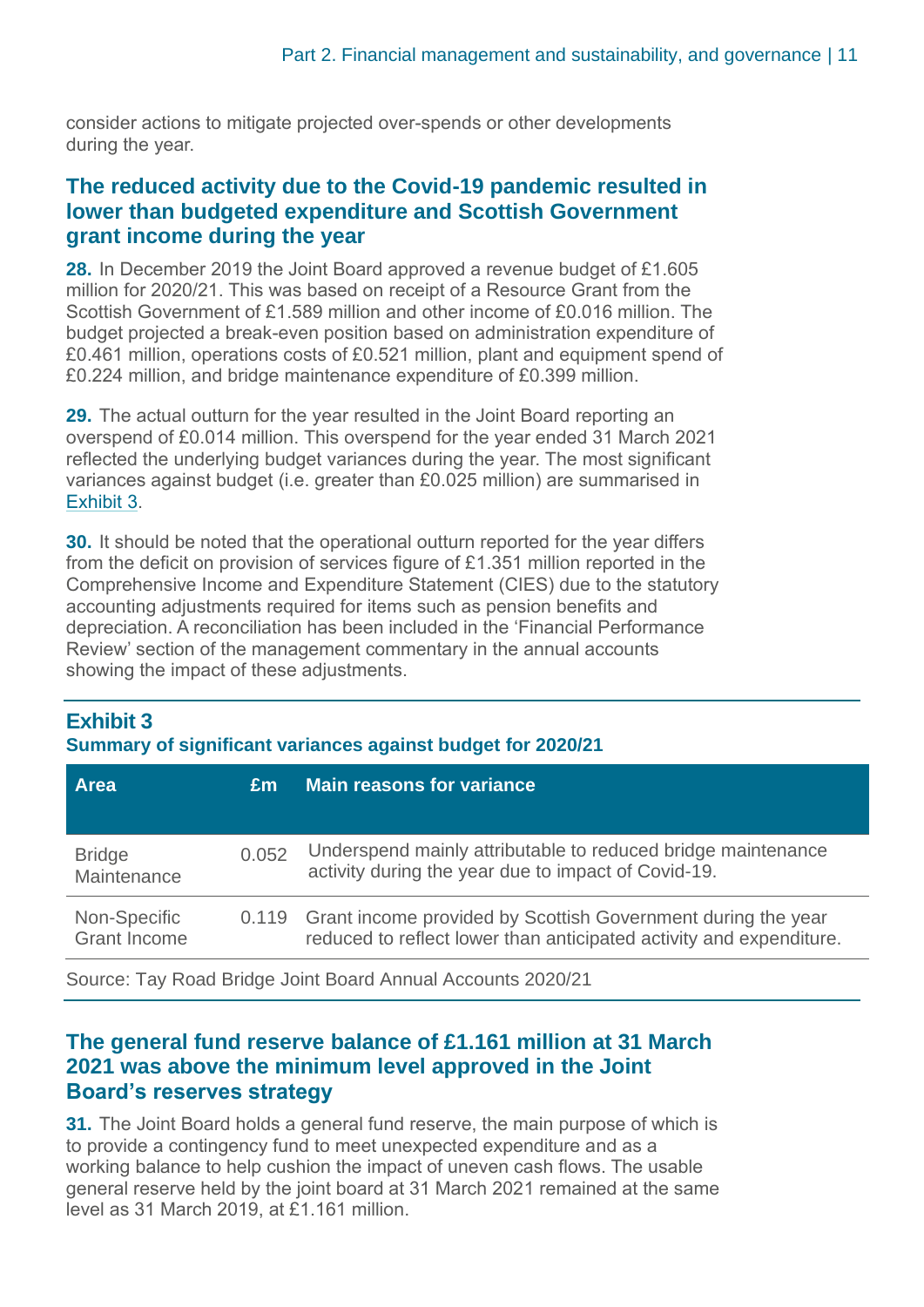**32.** The Board reviews the level of its reserves when setting the budget each year. The joint board's approved reserves strategy specifies that uncommitted reserves should be £0.800 million and therefore the level of uncommitted general reserve exceeds the minimum level in the approved reserve strategy.

#### **The Covid-19 pandemic impacted upon the delivery of the 2020/21 Capital Plan with only 55 per cent of the plan being delivered and a number of projects having to be deferred or delayed**

<span id="page-11-0"></span>**33.** The Joint Board approved a 2020/21 Capital Plan of £1.475 million, to be funded through capital grants. As this budget was approved in December 2019, prior to the Covid-19 outbreak and the introduction of lockdown arrangements in March 2020, it did not factor in the impact that the restrictions on operations would have on capital works during the year.

**34.** The final outturn reported for the year showed that capital works costing £0.815 million were completed during 2020/21. This represents slippage against the original plan of 45 per cent but clearly this in a large part attributable to the impact of Covid-19 in the early part of the year.

**35.** Despite the impact of Covid-19, the Joint Board still made good progress on a number of capital projects during the year, including the Bridge Office Refurbishment project and the Inspection of Columns and Piers. However, planned spend on Cathodic Protection Hardware and the Fife Landfall Improvements works has been deferred.

<span id="page-11-1"></span>**36.** In our 2019/20 Annual Audit Report we commented on the high level of capital slippage during the year and recommended that action be taken to address this to minimise the risk that it impacts on service delivery. During 2020/21 management actioned this recommendation and introduced an annual Review of Capital Slippage.

**37.** Clearly the impact of Covid-19 on capital works during the current year makes it hard to assess the delivery of the approved 2020/21 Capital Plan and whether the action taken by management will be effective in reducing the levels of slippage going forward. We will continue to monitor the delivery of the capital programme as part of our 2021/22 audit.

#### **The Joint Board approved a provisional 2021/22 revenue budget of £1.629 million in December 2020**

**38.** In December 2020, the Joint Board received a report titled 'Revenue Budget 2021/22 to 2023/24'. This included the provisional revenue budget of £1.629 million based on receipt of a Resource Grant from the Scottish Government of £1.606 million and other income of £0.023 million. The budget projected a break-even position based on administration expenditure of £0.473 million, operations costs of £0.530 million, plant and equipment spend of £0.222 million, and bridge maintenance expenditure of £0.405 million.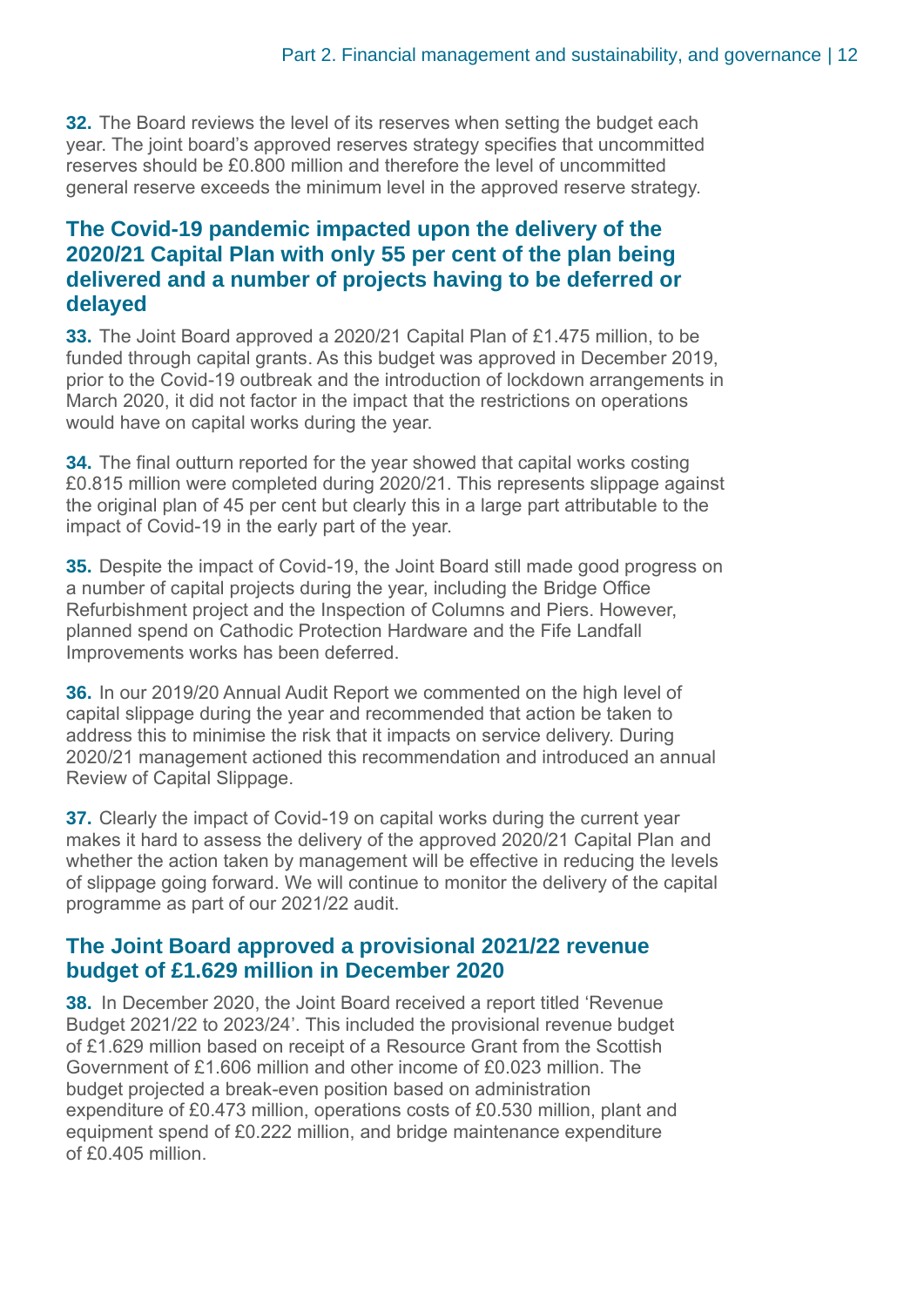#### **The Joint Board approved a capital programme of £10.135 million over the next 3 years, including projects totalling £8.505 million for 2023/24**

<span id="page-12-0"></span>**39.** The 2021/22 to 2023/24 capital programme, approved in December 2020, anticipates capital expenditure of £10.135 million. The joint board has agreed a capital grant of £0.805 million for 2021/22, leaving an additional funding requirement of £9.330 million for the period 2022-24 yet to be identified under the approved capital programme.

<span id="page-12-1"></span>**40.** The majority of the capital works for the next 3-year period are scheduled to be completed in 2023/24 when projects totalling £8.505 million are planned. These include significant spending on Carriageway Resurfacing (£3.600 million), Cathodic Protection Replacement (£2.000 million) and New Gantries (£2.000 million). There is clearly a risk to all these projects being completed if the required capital grant funding is not available.

#### **Recommendation 1**

Management should ensure that contingency plans are in place to prioritise the completion of essential capital projects should the required capital grant funding to deliver the 2021/22 to 2023/24 capital programme not be available.

#### **The longer-term financial impact of the Covid-19 pandemic could place additional pressure on the budget of the Joint Board in future years**

**41.** The financial impact of the Covid-19 pandemic is likely to extend across several years. The Scottish Government budget will be under increased pressure due to the ongoing costs associated with Covid-19 and the related recovery activity. This may in turn place additional pressure on the budget of Tay Road Bridge Joint Board in future years as the Scottish Government looks to make savings, which could include grant funding to the Joint Board.

**42.** The 'Revenue Budget 2021/22 to 2023/24' report also sets out indicative annual revenue budgets for the period from 2022/23 to 2023/24report to the December 2020 Joint Board and demonstrated a clear link to the objectives in the 2019-2024 Strategic Plan, approved in December 2018. This provided members with an estimate of future budget requirements based on known increases and assumptions around other costs.

**43.** This type of longer-term strategic and financial planning is essential to ensure the Joint Board is prepared for future budget pressures and can make appropriate long-term spending decisions. However, we accept that the extent to which longer-term income and costs can be accurately predicted at present is limited by the degree of uncertainty around future grant income, and the ongoing cost pressures created by the Covid-19 pandemic.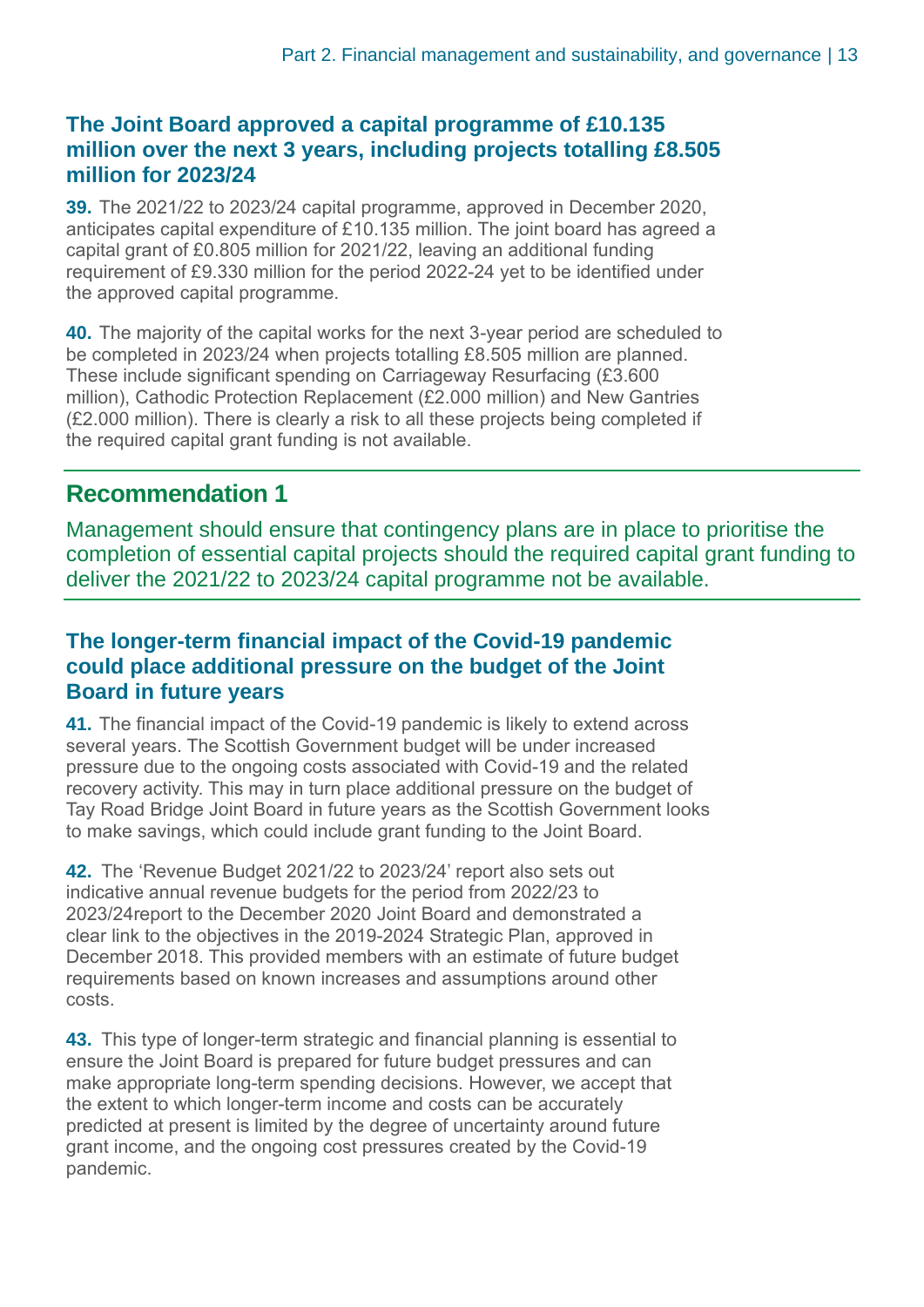#### **The Annual Governance Statement is consistent with the financial statements and has been prepared in accordance with relevant regulations and guidance**

**44.** As part of our annual audit we are required to provide an opinion as to whether the Annual Governance Statement is consistent with the financial statements and has been prepared in accordance with relevant regulations and guidance.

**45.** Our review of the Annual Governance Statement in the Joint Board's 2020/21 Annual Accounts assessed the assurances which are provided to the Bridge Manager regarding the adequacy and effectiveness of the joint board's system of internal control which operated in the financial year, and the accuracy and completeness of the other information included in the statement.

<span id="page-13-0"></span>**46.** The statement highlights areas for improvement in 2021/22 including Training for Bridge Management to avoid unconscious bias in recruitment, improvements to the Joint Board's website, and a review of the structure and shift patterns of the Operations team to improve staff welfare and service to users.

<span id="page-13-1"></span>**47.** We noted that a number of the planned improvement actions for the coming year were originally scheduled to be completed in 2020/21 but were delayed so that staff could focus on the operational priorities following the Covid-19 outbreak in March 2020.

### **Recommendation 2**

Management should prioritise the planned improvement actions identified for 2021/22 in the Annual Governance Statement to ensure that the most time critical activities are completed first.

**48.** The Annual Governance Statement also includes the conclusion of internal audit (MHA Henderson Loggie) from their work on the system of internal controls, which states that "…*overall, the Board operates adequate internal control systems as defined in the Audit Needs Assessment. The audit and assurance work has not identified any significant gaps in the Board's control environment that would increase the risk of financial loss.*"

**49.** We concluded that the information in the Annual Governance Statement is consistent with the financial statements and has been prepared in accordance with relevant regulations and guidance.

#### **Tay Road Bridge Joint Board has appropriate and effective governance arrangements in place to support scrutiny of decision-making and conducts its business in an open and transparent manner**

**50.** In reviewing the adequacy of the governance and transparency arrangements of an organisation we consider a number of areas, including: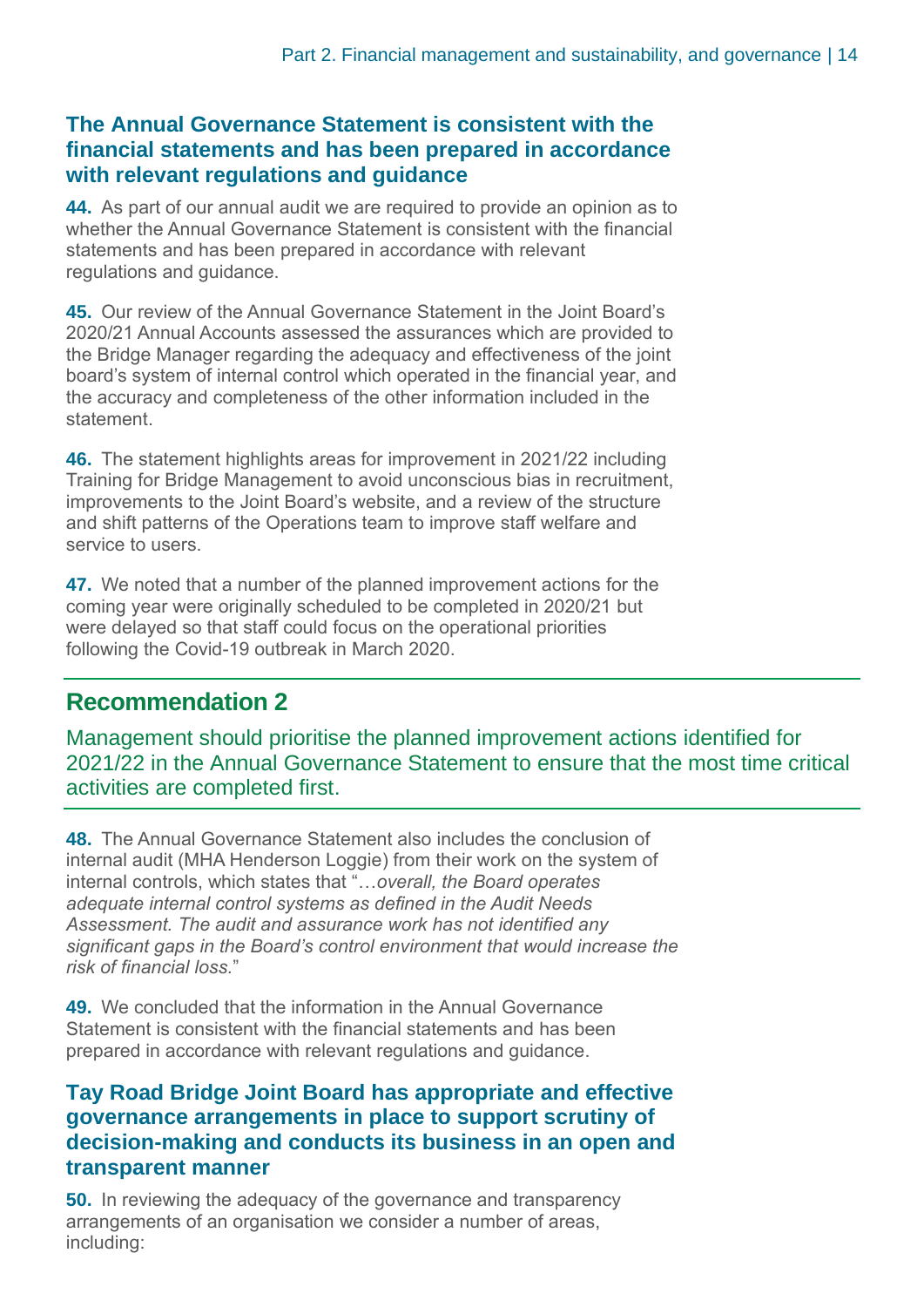- the structure and conduct of the Joint Board
- the level of openness and transparency, and
- the overall arrangements and standards of conduct, including those for the prevention and detection of fraud, error, bribery and corruption.

**51.** The Joint Board is comprised of twelve members taken from Dundee City Council (six), Fife Council (five) and Angus Council (one), and meets quarterly. From our attendance at Joint Board meetings during the course of the audit appointment we have observed that sufficient time is allowed to discuss the issues on the agendas and members are well prepared and ask appropriate questions.

**52.** Openness and transparency means that the public have access to understandable, relevant and timely information about how the Joint Board is taking decisions and how it is using resources such as money, people and assets. The Joint Board demonstrates its commitment to transparency in a number of ways:

- members of the public can attend meetings of the Joint Board
- agendas and minutes for the Joint Board meetings and supporting papers are available on the Joint Board's website
- the availability of the annual accounts on the website.

**53.** We have concluded that the Joint Board has appropriate and effective governance arrangements in place to support scrutiny of decision-making and conducts its business in an open and transparent manner.

#### **The Joint Board should review its compliance with the Public Sector Bodies (Websites and Mobile Applications) Accessibility Regulations 2018**

<span id="page-14-0"></span>**54.** The [Public Sector Bodies \(Websites and Mobile Applications\) Accessibility](https://www.legislation.gov.uk/uksi/2018/852/contents/made)  [Regulations 2018](https://www.legislation.gov.uk/uksi/2018/852/contents/made) came in to force on 23 September 2018. These require public sector bodies to put appropriate arrangements in place to ensure that information published on their websites is accessible. This means making sure that all content is clearly presented and simple enough so that most people can use it without needing to adapt it. Arrangements should also be in place to support those who do need to adapt things, including those with impaired vision, motor difficulties, cognitive impairments or learning disabilities, and deafness or impaired hearing.

<span id="page-14-1"></span>**55.** Some organisations may not need to fully meet accessibility standards. This is the case if the impact of fully meeting the requirements is too much for an organisation to reasonably cope with. The accessibility regulations call this a 'disproportionate burden'. If an organisation wants to declare that making particular things accessible is a disproportionate burden then it is legally required to carry out an assessment of the burden that making those things accessible would place on the organisation against the benefits of making those things accessible.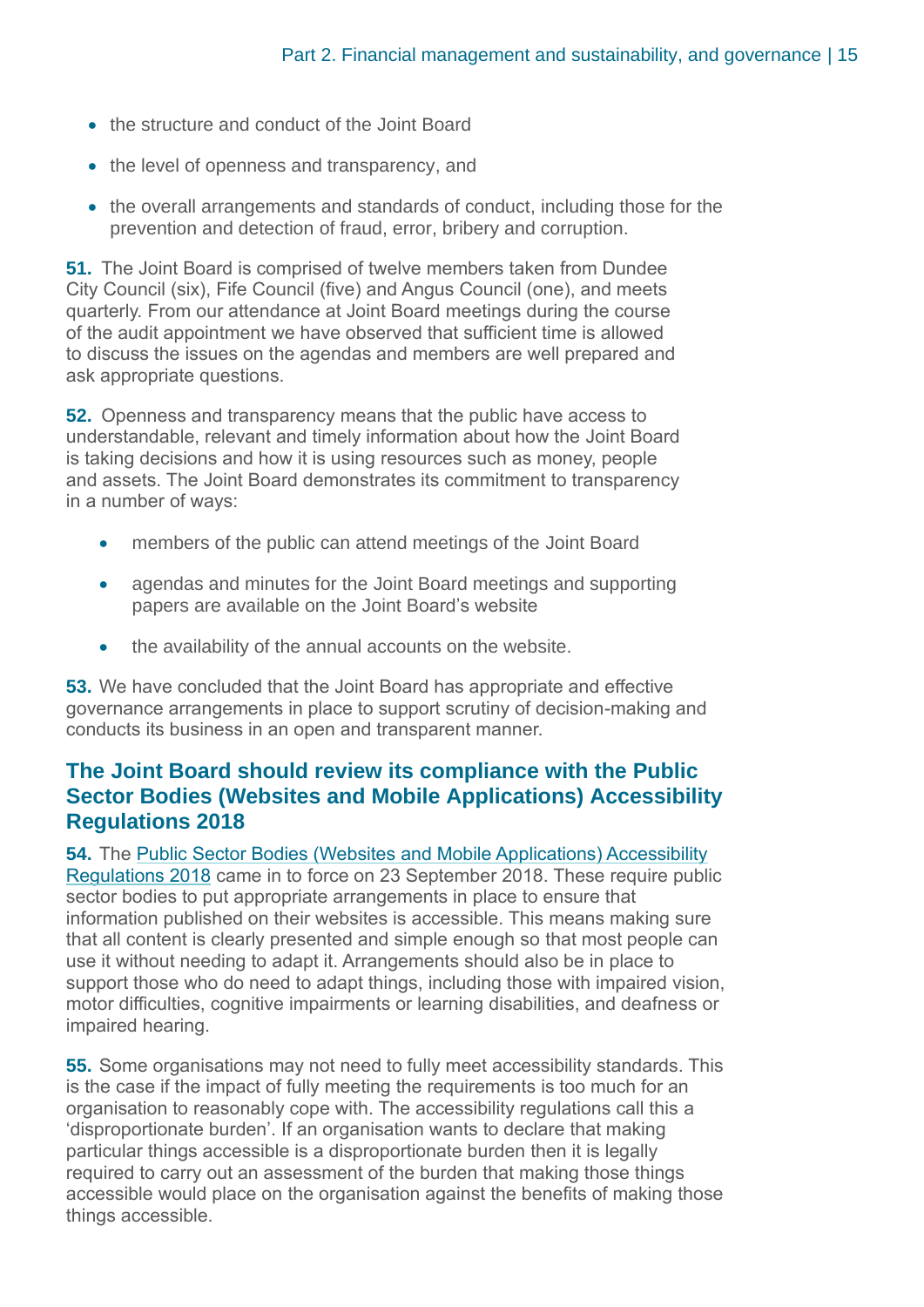#### **Recommendation 3**

As part of the website improvements scheduled for 2021/22, management should review the documents published on the Tay Road Bridge Joint Board website against the Public Sector Bodies (Website and Mobile Applications) Accessibility Regulations 2018 to identify what reasonable changes could be made to improve the accessibility of any information that does not comply with these requirements.

#### **The Covid-19 pandemic has impacted on the governance arrangements since March 2020 but we have concluded that the revised arrangements are appropriate and continue to support good governance and transparency**

**56.** The impact of Covid-19 from March 2020 on the governance arrangements has been set out in the Annual Governance Statement in the annual accounts. The Joint Board's existing Scheme of Delegation was relied upon in order to ensure that officers acted in accordance with the powers which the Joint Board has already delegated. Further interim governance arrangements were put in place including:

- all non-essential Joint Board business deferred to ensure that all members and officers could concentrate on supporting the organisation through the initial period of the pandemic
- all essential Joint Board business not covered by the scheme of delegation was dealt with as urgent matters by the Clerk, in consultation with the Chair and Vice-Chair of the Board.

**57.** In August 2020 arrangements were put in place to hold Joint Board meetings virtually using Microsoft Teams. This was first used for the meeting on 14 September 2020. Joint Board meetings continue to be held remotely but this situation will be reviewed as Covid-19 restrictions on travel and work placed activity ease.

**58.** We have concluded that the interim arrangements put in place were appropriate and continue to support good governance and transparency.

#### **The management commentary in the 2020/21 annual accounts provided a fair, balanced and reasonable analysis of the organisation's financial performance for the year**

**59.** In addition to the consistency opinion on the management commentary covered in Part 1 of this report, we also consider the qualitative aspects of the management commentary included in the annual accounts. The purpose of the management commentary is to provide information on the Joint Board, its main objectives and strategies, and the principal risks that it faces. It is required to provide a fair, balanced and reasonable analysis of a body's performance and is essential in helping stakeholders understand the financial statements. We concluded that the management commentary in the 2020/21 annual accounts satisfied these requirements.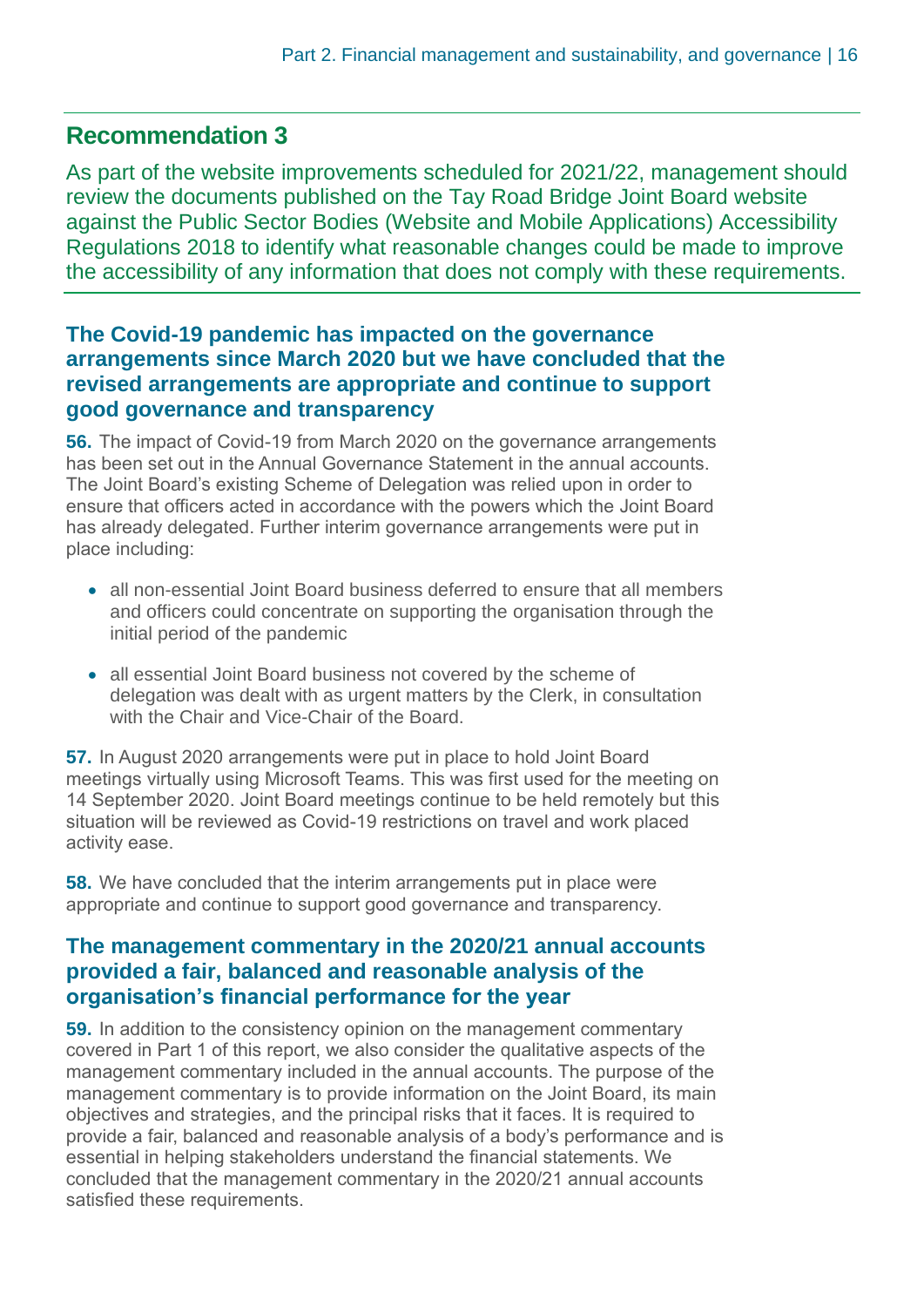#### **The Joint Board has appropriate arrangements in place for the prevention and detection of fraud and error**

**60.** The Joint Board is responsible for establishing arrangements for the prevention and detection of fraud, error and irregularities, bribery and corruption. Furthermore, it is responsible for ensuring that its affairs are managed in accordance with proper standards of conduct by putting effective arrangements in place.

**61.** We have reviewed the arrangements in place and concluded that appropriate arrangements are in place for the prevention and detection of fraud, error and irregularities, bribery and corruption. We are not aware of any specific issues that we need to bring to your attention.

#### **National performance audit reports**

**62.** Audit Scotland carries out a national performance audit programme on behalf of the Accounts Commission and the Auditor General for Scotland. During 2020/21 a number of reports were published which may be of interest to the Joint Board. These are detailed in [Appendix 3.](#page-22-0)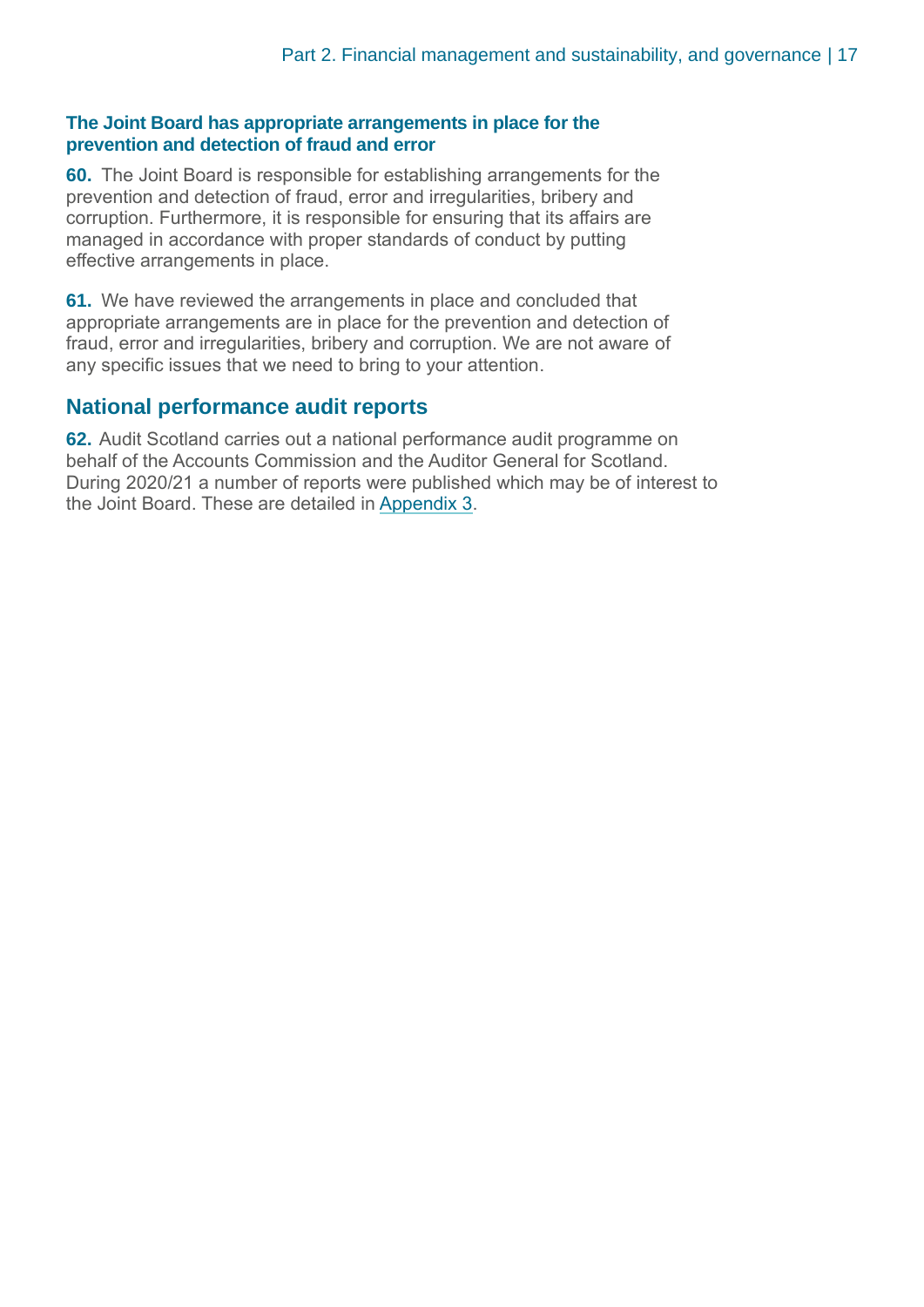# <span id="page-17-0"></span>**Appendix 1. Action plan 2020/21**

#### **2020/21 recommendations**

| <b>Issue/risk</b>                                                                                                                                                                                                                                                                                                                                     | <b>Recommendation</b>                                                                                                                                                                                                                                                                     | <b>Agreed management</b><br>action/timing                                                                                                                                                                                                                                                                             |
|-------------------------------------------------------------------------------------------------------------------------------------------------------------------------------------------------------------------------------------------------------------------------------------------------------------------------------------------------------|-------------------------------------------------------------------------------------------------------------------------------------------------------------------------------------------------------------------------------------------------------------------------------------------|-----------------------------------------------------------------------------------------------------------------------------------------------------------------------------------------------------------------------------------------------------------------------------------------------------------------------|
| 1. Delivering of 3-year<br>capital programme<br>The 2021/22 to 2023/24<br>capital programme set out<br>projects totalling £10.135<br>million, including projects<br>costing £8.505 million to be<br>delivered in 2023/24.<br><b>Risk: There is a risk that</b><br>the Joint Board will have<br>insufficient funding or<br>resources to deliver the 3- | Management should ensure<br>that contingency plans are in<br>place to prioritise the<br>completion of essential<br>capital projects should the<br>required capital grant funding<br>to deliver the 2021/22 to<br>2023/24 capital programme<br>not be available.<br>Paragraphs 39. and 40. | Agreed: The long-term ten-<br>year Capital Plan is regularly<br>shared and discussed with<br><b>Transport Scotland officers</b><br>with identification of priority<br>projects using a three tier<br>approach.<br><b>Responsible officer:</b><br><b>Bridge Manager and</b><br><b>Treasurer</b><br><b>Agreed date:</b> |
| year capital programme.                                                                                                                                                                                                                                                                                                                               |                                                                                                                                                                                                                                                                                           | 31 March 2022                                                                                                                                                                                                                                                                                                         |
| 2. Improvement activity                                                                                                                                                                                                                                                                                                                               | Management should prioritise<br>the planned improvement<br>actions identified for 2021/22<br>in the Annual Governance<br>Statement to ensure that the<br>most time critical activities<br>are completed first.                                                                            | <b>Agreed</b>                                                                                                                                                                                                                                                                                                         |
| A number of the planned<br>improvement actions for the<br>coming year identified in the<br><b>Annual Governance</b><br>Statement were originally<br>scheduled to be completed in                                                                                                                                                                      |                                                                                                                                                                                                                                                                                           | <b>Responsible officer:</b><br><b>Bridge Manager and</b><br><b>Treasurer</b>                                                                                                                                                                                                                                          |
|                                                                                                                                                                                                                                                                                                                                                       |                                                                                                                                                                                                                                                                                           | <b>Agreed date:</b><br>31 March 2022                                                                                                                                                                                                                                                                                  |
| 2020/21, but were delayed so<br>that staff could focus on the<br>operational priorities following<br>the Covid-19 outbreak in<br>March 2020.                                                                                                                                                                                                          | Paragraphs 46, and 47.                                                                                                                                                                                                                                                                    |                                                                                                                                                                                                                                                                                                                       |
| <b>Risk: There is a risk that</b>                                                                                                                                                                                                                                                                                                                     |                                                                                                                                                                                                                                                                                           |                                                                                                                                                                                                                                                                                                                       |

**the Joint Board will be unable to deliver all the improvement actions identified for 2021/22.**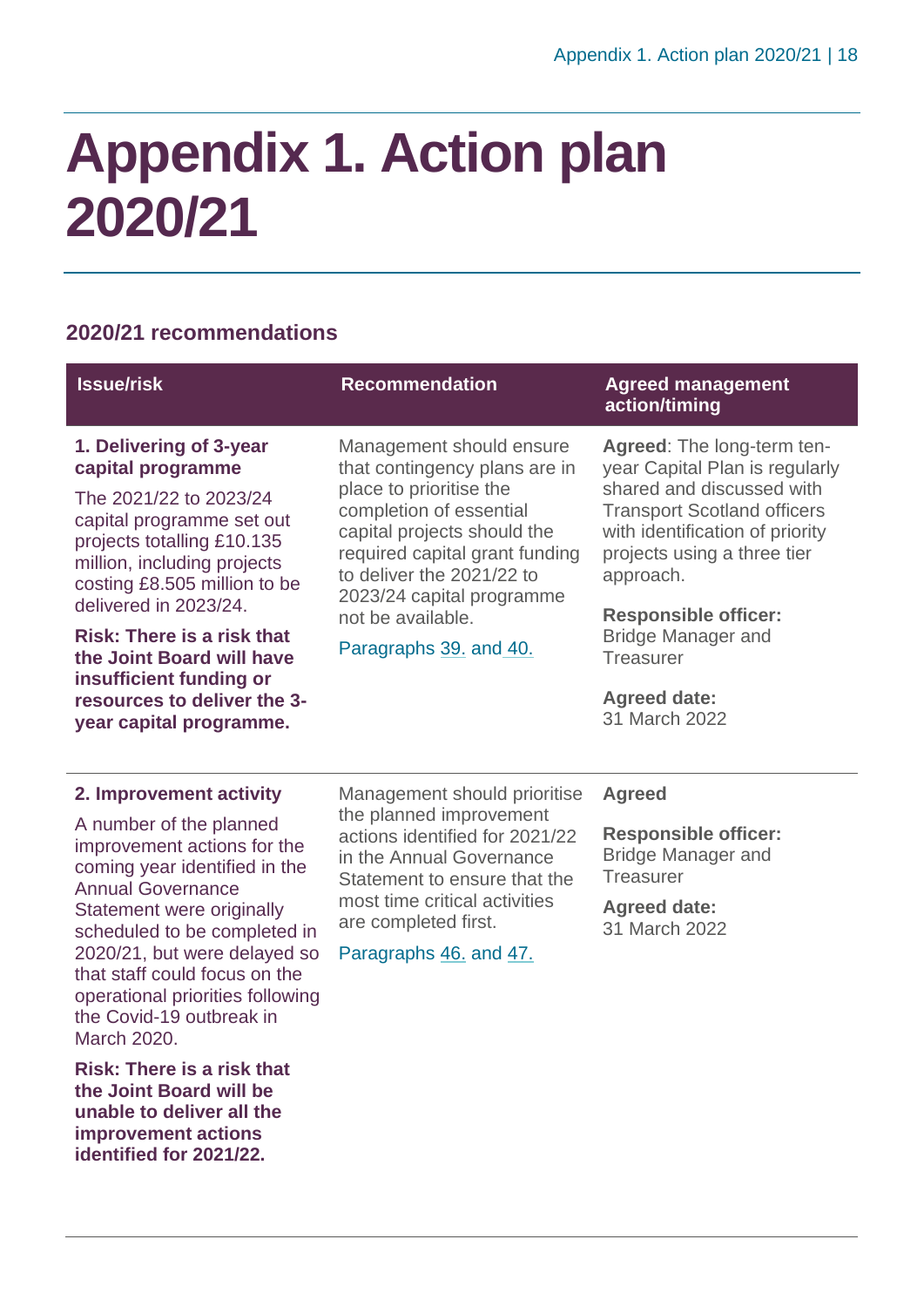#### **3. Public Sector Bodies (Websites and Mobile Applications) Accessibility Regulations 2018**

The regulations require public sector bodies to put appropriate arrangements in place to ensure that information published on their websites is accessible.

**Risk: The information published on the Joint Board's website may not satisfy the requirements of the regulations.**

As part of the website improvements scheduled for 2021/22, management should review the documents published on the Tay Road Bridge Joint Board website against the Public Sector Bodies (Website and Mobile Applications) Accessibility Regulations 2018 to identify what reasonable changes could be made to improve the accessibility of any information that does not comply with these requirements.

#### Paragraphs [54.](#page-14-0) - [55.](#page-14-1)

#### **Issue/risk Recommendation Agreed management action/timing**

**Agreed:** Current website will be reviewed to check if it is compliant with the regulations and, if necessary, amended to ensure compliance.

#### **Responsible officer:** Bridge Manager

**Agreed date:** 31 March 2022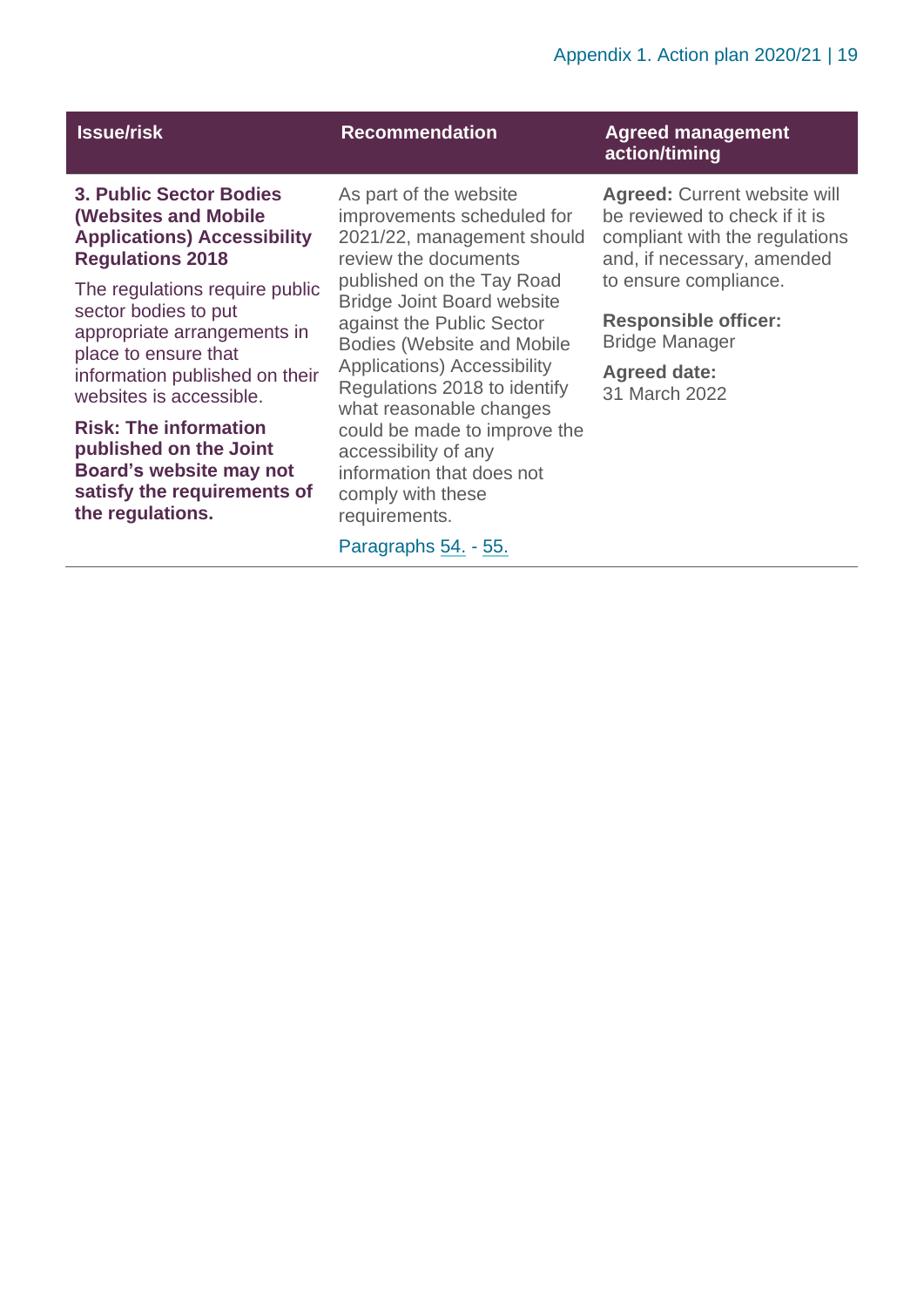# <span id="page-19-0"></span>**Appendix 2. Significant audit risks**

The table below sets out the audit risks we identified during our planning of the audit and how we addressed each risk in arriving at our conclusion.

#### **Risks of material misstatement in the financial statements**

| <b>Audit risk</b>                                                                                                                                                                                                                                                                                                                                                                                                                             | <b>Assurance procedure</b>                                                                                                                                                                                                                  | <b>Results and conclusions</b>                                                                                                                                                                                                                                                                                                                                                                                                                                                                                                                                                                         |
|-----------------------------------------------------------------------------------------------------------------------------------------------------------------------------------------------------------------------------------------------------------------------------------------------------------------------------------------------------------------------------------------------------------------------------------------------|---------------------------------------------------------------------------------------------------------------------------------------------------------------------------------------------------------------------------------------------|--------------------------------------------------------------------------------------------------------------------------------------------------------------------------------------------------------------------------------------------------------------------------------------------------------------------------------------------------------------------------------------------------------------------------------------------------------------------------------------------------------------------------------------------------------------------------------------------------------|
| 1. Risk of material<br>misstatement due to fraud<br>caused by the management<br>override of controls<br><b>International Auditing</b><br>Standards require that audits<br>are planned to consider the<br>risk of material misstatement<br>in the financial statements<br>caused by fraud, which is<br>presumed to be a significant<br>risk in any audit. This<br>includes the risk of fraud due<br>to the management override<br>of controls. | • Detailed testing of journal<br>entries.<br>• Review of accounting<br>estimates.<br>• Focused testing of<br>accruals and prepayments.<br>• Evaluation of significant<br>transactions that are outside<br>the normal course of<br>business. | • Journal entries were<br>tested, no indications of<br>management override of<br>controls.<br>• Judgements and<br>estimations applied were<br>tested to confirm they were<br>appropriate and reasonable.<br>No significant issues were<br>highlighted with the<br>judgements and estimates<br>applied.<br>• We tested accruals and<br>prepayments and confirmed<br>that income and expenditure<br>was properly accounted for in<br>the financial year.<br>• We reviewed transactions<br>during the year $-$ no issues<br>highlighted of significant<br>transactions outside the<br>course of business. |
| 2. Risk of material<br>misstatement caused by<br>fraud in expenditure<br>As most public-sector bodies<br>are net expenditure bodies,<br>the risk of fraud is more likely<br>to occur in expenditure.<br>There is a risk that                                                                                                                                                                                                                  | • Assessment of key<br>financial controls over<br>expenditure.<br>• Detailed testing of<br>transactions focusing on the<br>greater areas of risk.                                                                                           | During the course of the audit<br>we reviewed this risk and<br>concluded that, while it still<br>represented a risk of material<br>misstatement, it did not<br>represent a significant risk of<br>material misstatement (as<br>defined by ISA 315) for the<br>2020/21 financial statements.                                                                                                                                                                                                                                                                                                            |
| expenditure may be<br>misstated resulting in a<br>material misstatement in the<br>financial statements. This risk                                                                                                                                                                                                                                                                                                                             |                                                                                                                                                                                                                                             | As a result, we did not require<br>to undertake any specific<br>targeted audited work to                                                                                                                                                                                                                                                                                                                                                                                                                                                                                                               |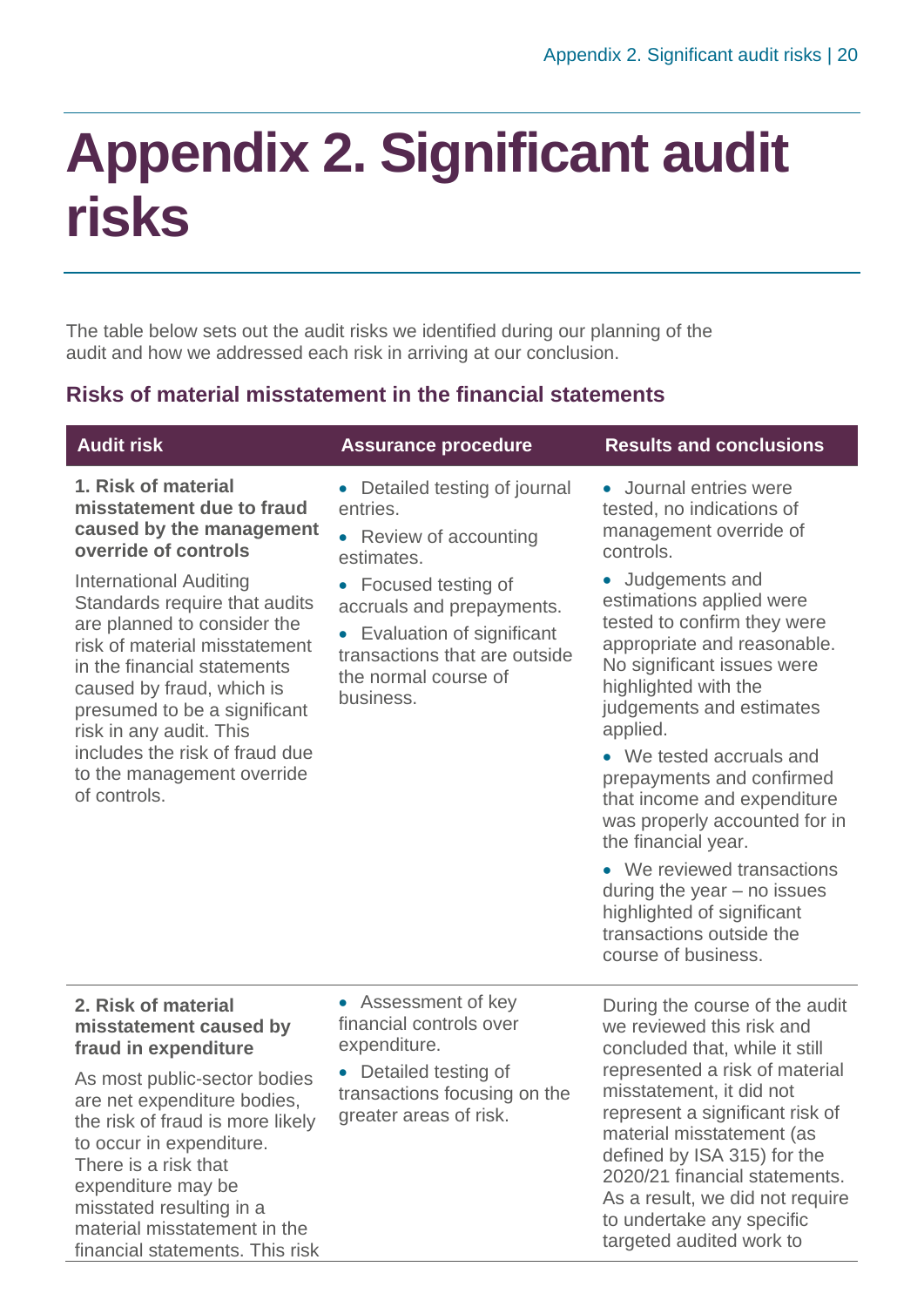| <b>Audit risk</b>                                                                                                                                | <b>Assurance procedure</b>                                                               | <b>Results and conclusions</b>                                                                                                                                                                                                                                                                                            |
|--------------------------------------------------------------------------------------------------------------------------------------------------|------------------------------------------------------------------------------------------|---------------------------------------------------------------------------------------------------------------------------------------------------------------------------------------------------------------------------------------------------------------------------------------------------------------------------|
| may be higher during the<br>Covid-19 pandemic where<br>there is a risk that internal<br>controls and governance may<br>not be fully functioning. |                                                                                          | address this risk as our<br>routine testing of expenditure<br>for the final accounts audit<br>was sufficient to provide<br>assurance over the risk. We<br>can confirm that no issues<br>were identified from this<br>testing that could have<br>resulted in a material<br>misstatement in the 2020/21<br>annual accounts. |
| 3. Risk of material<br>misstatement caused by<br>estimation and judgements                                                                       | • Review of the 'work of an<br>expert' for the actuary and<br>valuer.                    | During the course of the audit<br>we reviewed the risk of<br>material misstatement                                                                                                                                                                                                                                        |
| There is a significant degree<br>of subjectivity in the<br>measurement and valuation<br>of the material account areas                            | • Focused testing of<br>noncurrent assets and<br>pension figures.<br>• Assessment of the | relating to estimation and<br>judgement and concluded<br>that while it still represented a<br>risk of material misstatement,                                                                                                                                                                                              |

of the material account areas of non-current assets and pensions. This subjectivity represents an increased risk of misstatement in the financial statements.

appropriateness of actuarial assumptions.

it did not represent a significant risk of material misstatement (as defined by ISA 315) for the 2020/21 financial statements. As a result, we did not require to undertake any specific targeted audited work on the pension or asset valuations as our routine testing for the final accounts audit was sufficient to provide assurance over this risk. We can confirm that no issues were identified from this testing that could have resulted in a material misstatement in the 2020/21 annual accounts.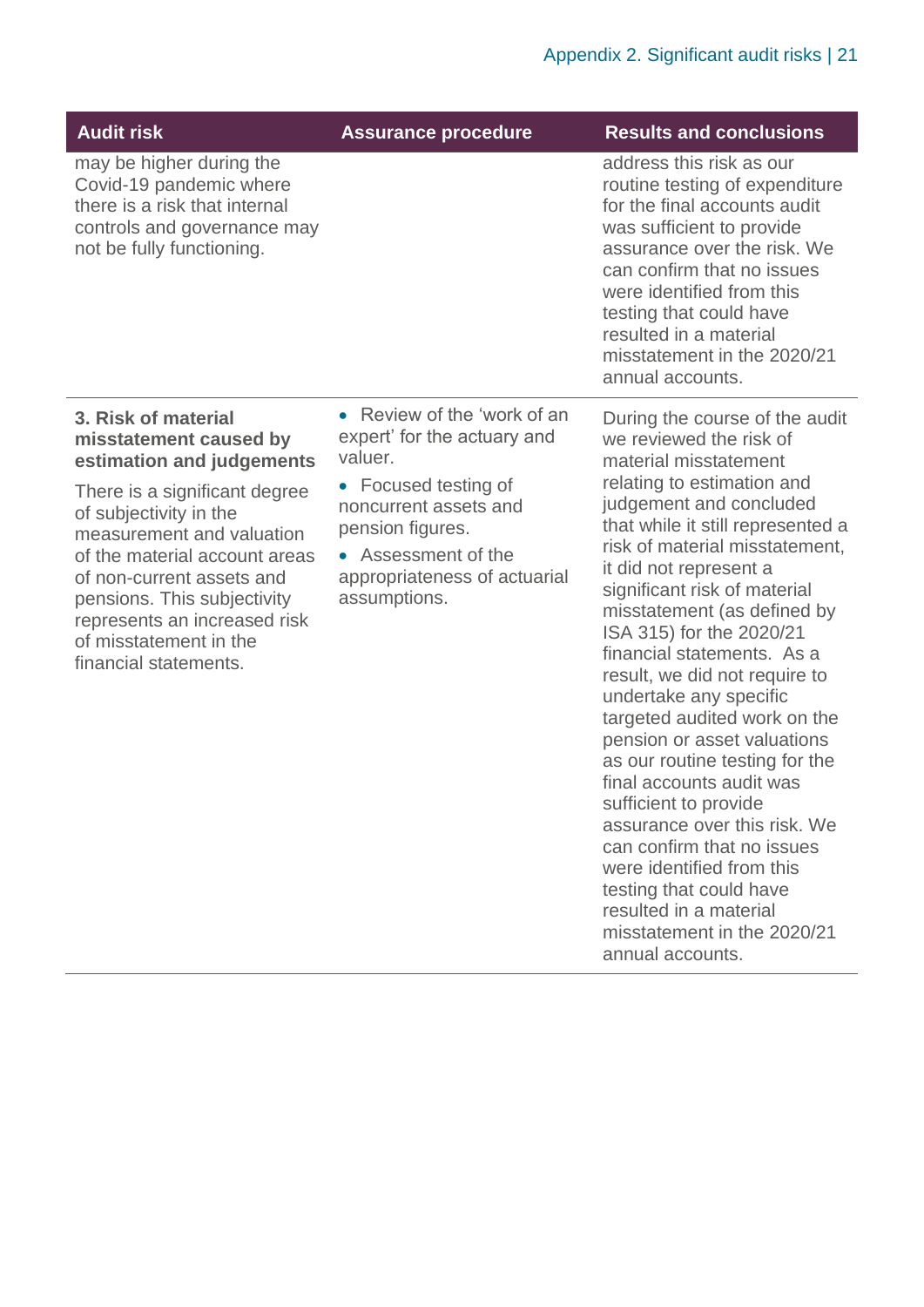#### **Risks identified from the auditor's wider responsibility under the Code of Audit Practice**

#### **4. Capital programme**

There continues to be significant slippage in the capital programme. As at 31 October 2020 slippage of £0.7 million is anticipated in the 2020/21 capital programme of £1.4 million approved by the Board in December 2019. This compares with slippage of £0.3 million carried forward from 2019/20 into 2020/21 (the 2019/20 capital programme was £1.1 million). While recognising that Covid-19 may have impacted on the joint board's ability to progress capital projects, there is a risk that projects are not completed timeously which could impact on service delivery.

• On-going monitoring of capital budget, plans and monitoring reports and inclusion in annual audit report as appropriate.

**Audit risk Assurance procedure Results and conclusions**

The Covid-19 pandemic impacted upon the delivery of the 2020/21 Capital Plan with only 55 per cent of the plan being delivered and a number of projects having to be deferred or delayed.

Paragraphs [33.](#page-11-0) - [36.](#page-11-1)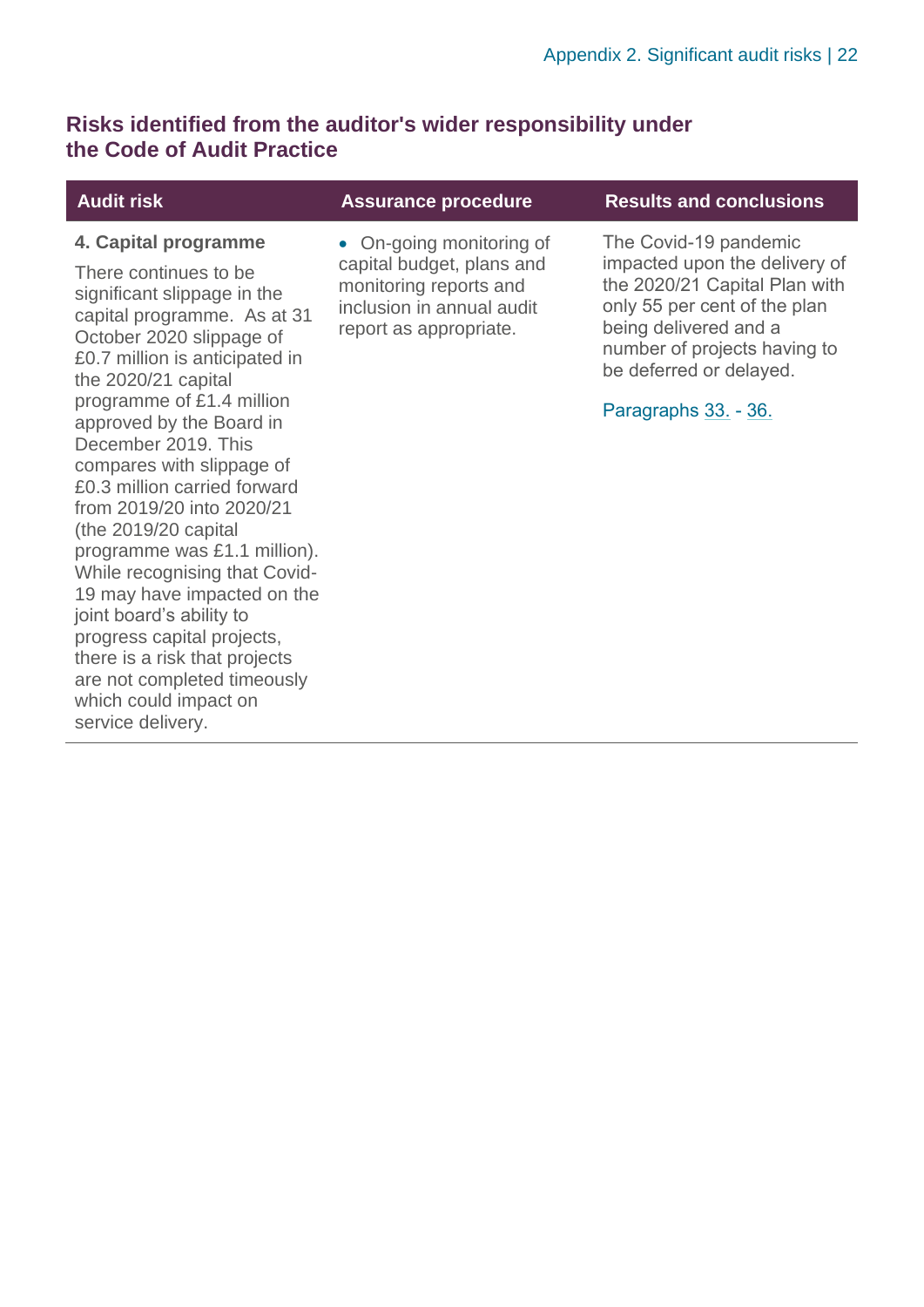# <span id="page-22-0"></span>**Appendix 3. Summary of 2020/21 national performance reports**

April [Affordable housing](https://www.audit-scotland.gov.uk/report/affordable-housing)

June [Highlands and Islands Enterprise: Management of Cairngorm mountain and](https://www.audit-scotland.gov.uk/report/highlands-and-islands-enterprise-management-of-cairngorm-mountain-and-funicular-railway)  [funicular railway](https://www.audit-scotland.gov.uk/report/highlands-and-islands-enterprise-management-of-cairngorm-mountain-and-funicular-railway)

[Local government in Scotland Overview 2020](https://www.audit-scotland.gov.uk/report/local-government-in-scotland-overview-2020)

July [The National Fraud Initiative in Scotland 2018/19](https://www.audit-scotland.gov.uk/report/the-national-fraud-initiative-in-scotland-201819)

**January** [Digital progress in local government](https://www.audit-scotland.gov.uk/report/digital-progress-in-local-government)

[Local government in Scotland: Financial overview 2019/20](https://www.audit-scotland.gov.uk/report/local-government-in-scotland-financial-overview-201920)

February [NHS in Scotland 2020](https://www.audit-scotland.gov.uk/report/nhs-in-scotland-2020)

March [Improving outcomes for young people through school education](https://www.audit-scotland.gov.uk/report/improving-outcomes-for-young-people-through-school-education)